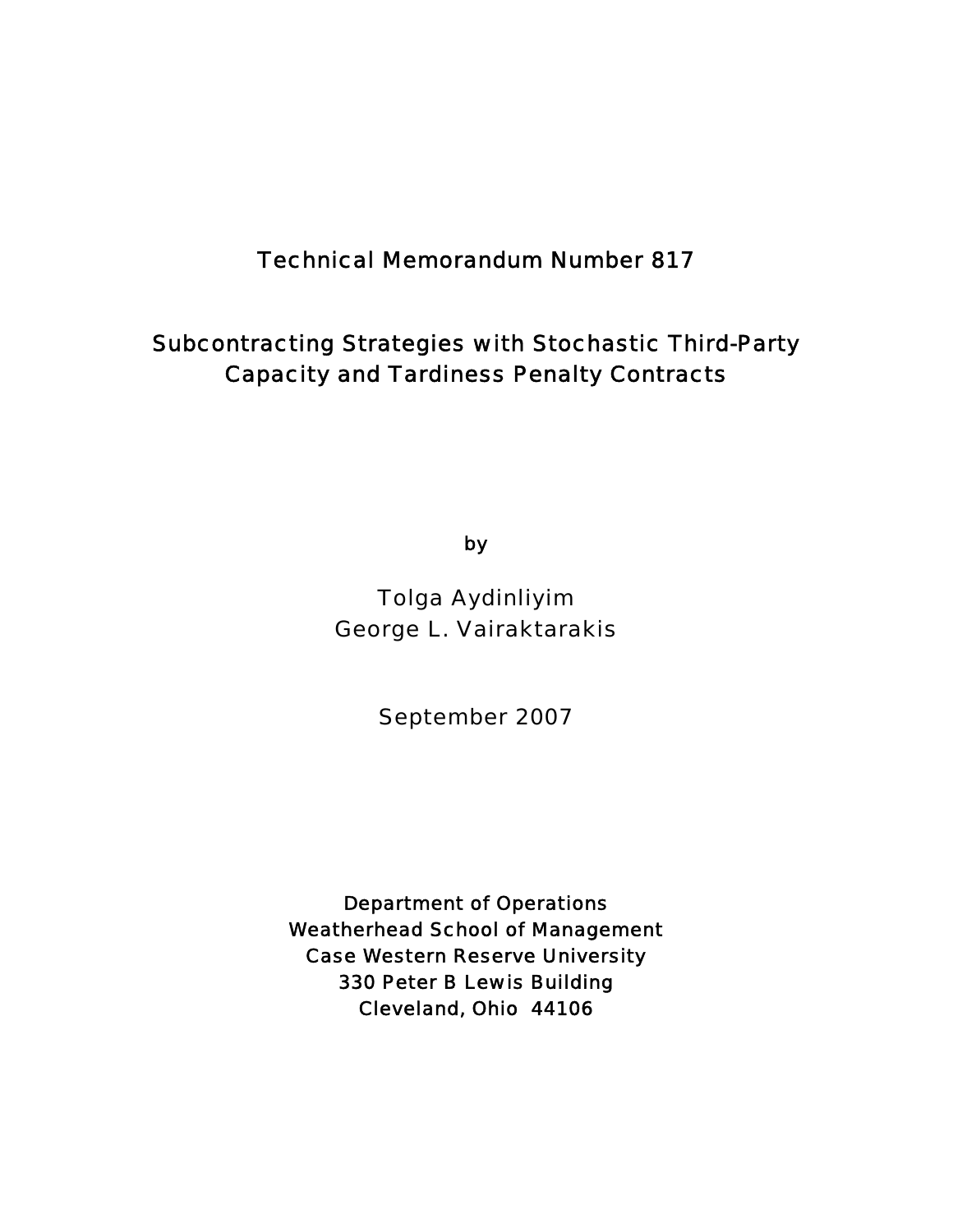# Subcontracting Strategies with Stochastic Third-Party Capacity and Tardiness Penalty Contracts

Tolga Aydinliyim <sup>∗</sup> George L. Vairaktarakis †

September 17, 2007

#### **Abstract**

We study a subcontracting model where a manufacturer cannot process all his workload before the customer due date. Therefore, he subcontracts part of his workload to a thirdparty who has prior customer commitments. Prior committed orders require processing that follows a general distribution and hence the available capacity at the third-party is uncertain. The manufacturer wants to maximize his expected profits by partitioning his workload among his in-house production capacity and the third-party. We study two different contracts; (i) the manufacturer pays a unit processing fee for workload processed by the third-party, (ii) in addition to the unit processing fee, the third-party shares the tardiness penalties incurred by the manufacturer. We show that this production chain cannot be coordinated under the first contract unless the third-party accepts to merely break even. Under the second contract, coordination is possible if the unit processing fee and the tardiness sharing fraction are negotiated jointly. In this case, the coordinating contract Pareto-dominates non-coordinating contracts. We show that with the coordinating contract, the tardiness sharing fraction coincides with the third-party's share of the additional profits generated by the coordinated chain. We also studied the tardiness penalty sharing contract when one of the parameters is chosen exogenously and compared its merit to the unit processing fee contract. Despite being more difficult to administer and verify in this case, the tardiness penalty sharing contract proved to be more *efficient* than the unit processing fee contract.

<sup>∗</sup>Decision Sciences Department, Lundquist College of Business, 1208 University of Oregon, Eugene, OR 97403- 1208, tolga@uoregon.edu

<sup>†</sup>Department of Operations, Weatherhead School of Management, Case Western Reserve University, 10900 Euclid Avenue, Cleveland, OH 44106-7235, gxv5@case.edu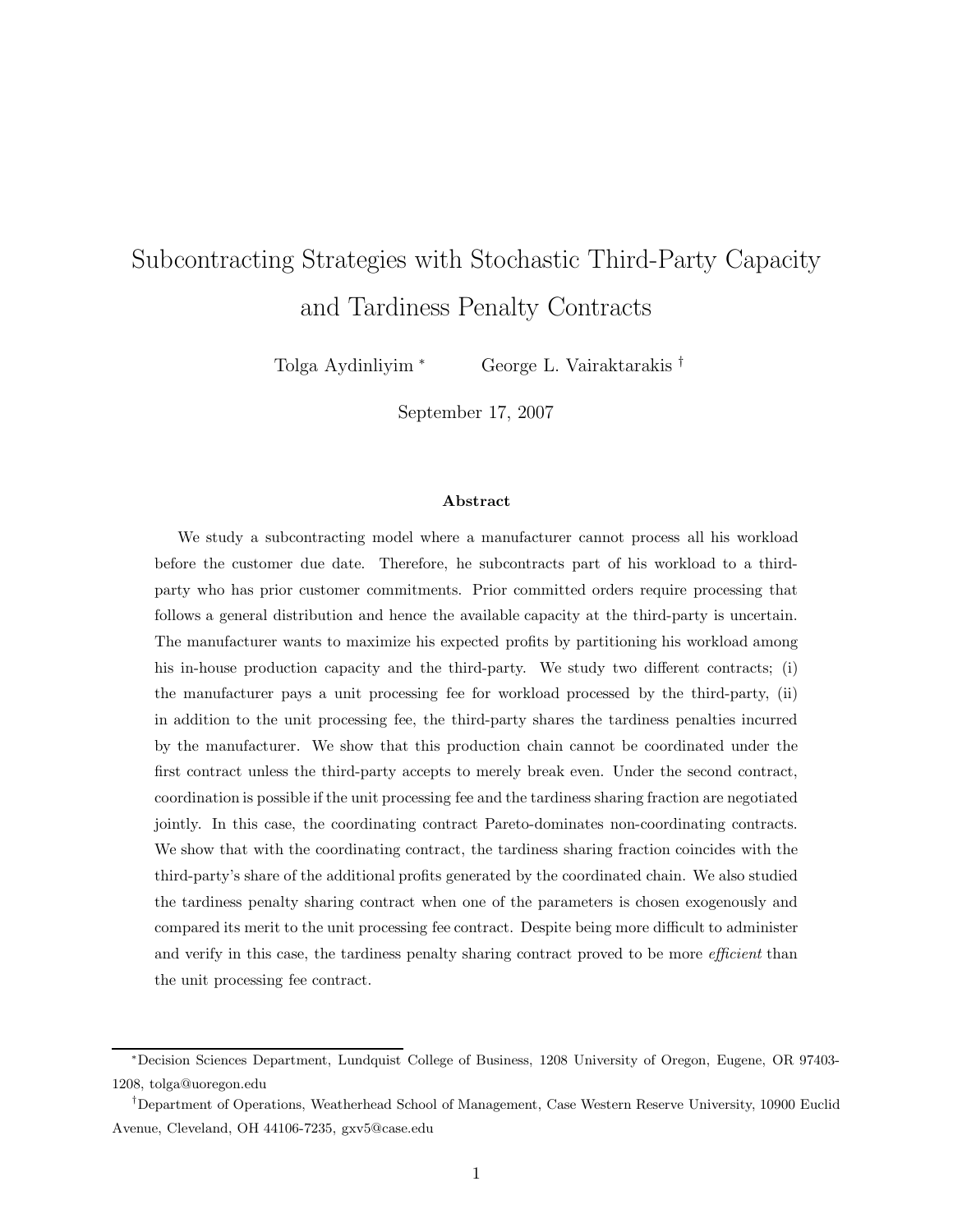# **1 Introduction**

Subcontracting to third-parties has recently become prevalent business practice across many industries. According to Day (1956), subcontracting refers to "the procurement of an item or service that a firm is normally capable of economic production in its own facilities and which requires a prime contractor to make specification available to the supplier". Outsourcing, on the other hand is a special case where the firm has no means to produce on its own. Firms strategically outsource their non-core operations and focus on their core competencies to enhance their effectiveness in the long-term (Greaver (1999)). Whereas firms use subcontracting as a short-term solution to increase their flexibility, reduce their exposure to risk, improve their response to unexpected increases in demand, and reduce costs. However, it is not easy to make decisions on when to subcontract and how much to subcontract.

Capacity and subcontracting decisions arise in many activities ranging from the production of semiconductor chips to staffing of call centers, from transportation contracts to textile-apparel retail channels. In semiconductor manufacturing most *Fabless Original Equipment Manufacturers* completely outsource the manufacturing of the customized Sytem-on-Chip (SoC) solutions developed by foundries such as United Microchips Corporation (UMC). However, a number of *Integrated Device Manufacturers* which handle semiconductor manufacturing in-house. These companies often times use subcontractors to compete for contracts that require additional production capacity and time beyond their normal capabilities. Subcontracting provides short-term flexibility, is mostly cheaper than overtime and less capital-intensive than capital investments which may not be easily reversible. In operating call centers the major cost factor is the size of the workforce. Hiring new employees entails training costs. Moreover, once the number of operators to employ is decided, their salary has to be paid even if the anticipated demand does not materialize. Also, there may be a limit to the amount of overtime (Gans and Zhou (1999)). In logistics, the carrier guarantees a constant capacity and charges the deliveries in excess of the agreed upon capacity at a higher rate. One can view this excess capacity as the subcontracted demand. In the textile-apparel industry, one can see agreements between producers and subcontractors, where the producers who want to prevent themselves from demand peaks use subcontractors instead of allocating larger capacity than the amount needed to meet the average demand; see Tan (2004) and Tan and Gershwin (2004). Tan (2006) reports that in a textile-apparel retail channel, a primary contractor bids for contracts from large buyers such as Wal-Mart, Federated, GAP and then uses a chain of small to medium size enterprises (SME's) as subcontractors. Sometimes, temporary entities called *network organizations*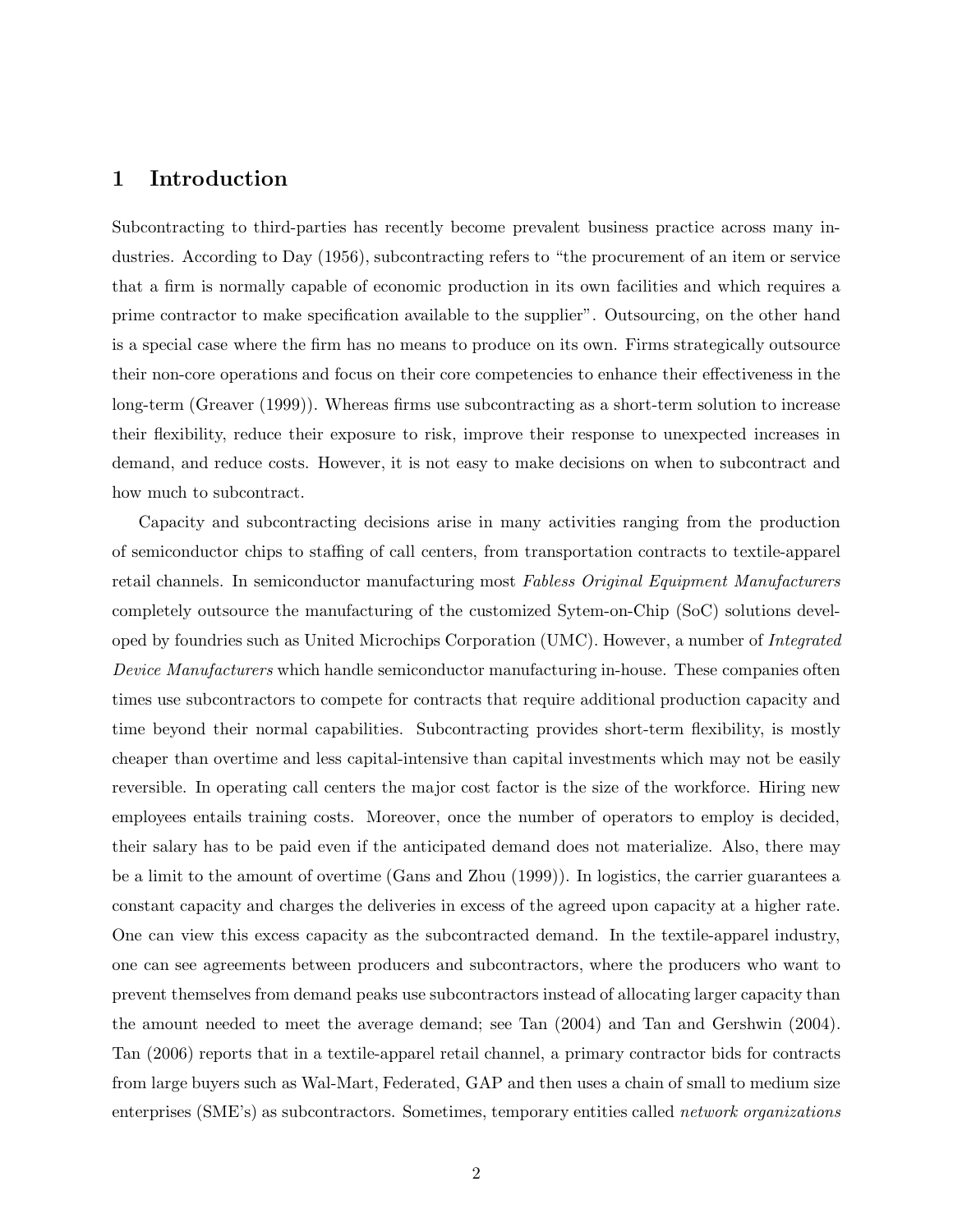are formed by these SME's so that they achieve the capacity to win the contract.

Over the last twenty years, numerous subcontractors have evolved as specialized manufacturers who provide third-party services for certain manufacturing operations. For example, Electronic Contract Manufacturing (ECM) is a term used for companies that offer contracts for electronic assembly for another company and it is a sector that is forecasted to expand at 20-25% annually. These contract manufacturers have great economies of scale as they can utilize the most appropriate technology and offer reasonable prices and excellent operational efficiency that is reflected in improved lead times. The ECM revolution started with IBM in 1981. Subsequently, it became a trend for the Original Equipment Manufacturers to entirely outsource non-core operations and sell off their production units to ECM's. Erickson for example sold seven Swedish plants to Flextronics and Solectron in 1997. Key ECM's today include Foxconn, Solectron, Flextronics, Sanmina-SCI and others.<sup>1</sup>

Coordination among the customers of the third-party contractors may be achieved more easily when the third-party has the internet-based technologies to provide capacity and production schedule information to his customers (e.g. MyUMC of  $UMC<sup>2</sup>$ ), or when the manufacturers are members of the extended supply chain of the parent company, such as Cisco (Grosvenor and Austin (2001)). However these opportunities are not available all the time. Having recognized this fact and the increasing trend towards subcontracting and outsourcing, the United Nations Industrial Development Organization (UNIDO) has formed Subcontracting and Partnership Exchanges (SPX).<sup>3</sup> SPX's are technical information, promotion and match making centers for industrial subcontracting and partnership between main contractors, suppliers and subcontractors, aiming at the optimal utilization (the most complete, rational and productive) of the manufacturing capacities of the affiliated industries. Today more than 44 SPX's in over 30 countries facilitate production linkages between small, medium and large manufacturing firms and link up with global markets and supply chain networks.

Subcontracting of industrial production by SPX's members is generally based on the shortterm need for additional production capacity. When the available production capacity with a main contractor is not sufficient to cope with the total volume of production necessary to execute an

<sup>1</sup>http://en.wikipedia.org/wiki/Electronic Contract Manufacturing

<sup>2</sup>MyUMC is UMC's full-service customer information portal that gives customers easy access to UMC's foundry services by providing a total online supply chain solution. This application offers 24-hour access to detailed account information such as manufacturing, engineering, design and financial data through each user's own personalized MyUMC start page.

<sup>3</sup>http://www.unido.org/doc/4547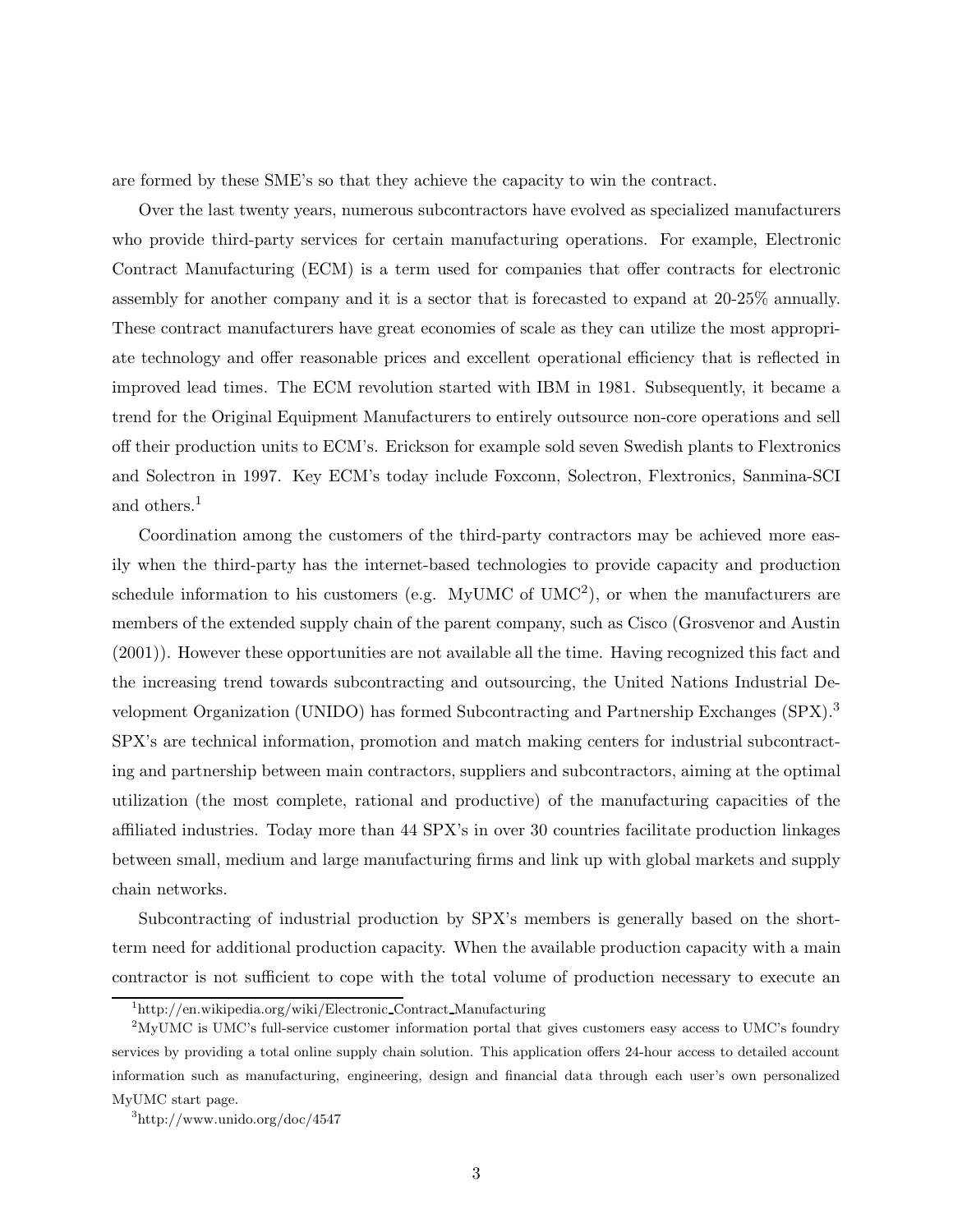order and when further creation of an in-house capacity is either infeasible or undesirable, the main contractor has to depend on a subcontractor to manufacture the balance of the order quantity. In such a setting, the customers served by the third-party are sometimes not equally important to the third-party. For example, consider the significance of Toyota for a bumper manufacturer, or Intel for a chip manufacturer. Therefore, one can see various subcontracting settings where the third-party acts as a rational profit maximizer who prioritizes one customer over the others (for a related model where the manufacturers served by the third-party are of similar importance to the third-party see Vairaktarakis and Aydinliyim (2007)).

In this article, we study a subcontracting model where a manufacturer cannot process all his workload before a given due date, and hence subcontracts part of his workload to a third-party. The relationship between the manufacturer and the third-party is a one time business relationship, which provides increased capacity and flexibility to the manufacturer required to take a large contract from a buyer. The third-party is also committed to another customer. Order quantities due to this customer follow a general distribution and hence the available capacity at the third-party is uncertain. Such situations may arise when the third-party is a committed supplier to a large customer, who sole-sources from the third-party (see Elmaghraby (2000) for a review of sourcing strategies). In most manufacturing industries, a powerful buyer such as Toyota favors rationalized supplier chains and maintain long-term business relationships with a single or few third-parties. The manufacturer wants to maximize his expected profits by partitioning his workload among his in-house production capacity and the third-party. We study two different contracts:

- (i) *Unit Processing Charge Contracts:* The manufacturer is charged a unit processing fee for his workload processed at the third-party.
- (ii) *Tardiness Penalty Sharing Contracts:* In addition to the terms of the first contract, the third-party agrees to share the tardiness penalties incurred due to the delays on his schedule.

The third-party acts as the Stackelberg leader, decides on the contract type and the contract parameters and then offers the contract to the manufacturer as a take-it-or-leave-it deal. If the manufacturer takes the offer, he responds by subcontracting part of his workload to the manufacturer.

The rest of this article is organized as follows. In Section 2 we survey the related literature. In Section 3 we define our model formally. In Section 4, we consider the centralized problem. In Section 5 we first consider the unit processing charge contract (see Section 5.1). Then we analyze the tardiness penalty sharing contract (see Section 5.2) with emphasis on the allocation of the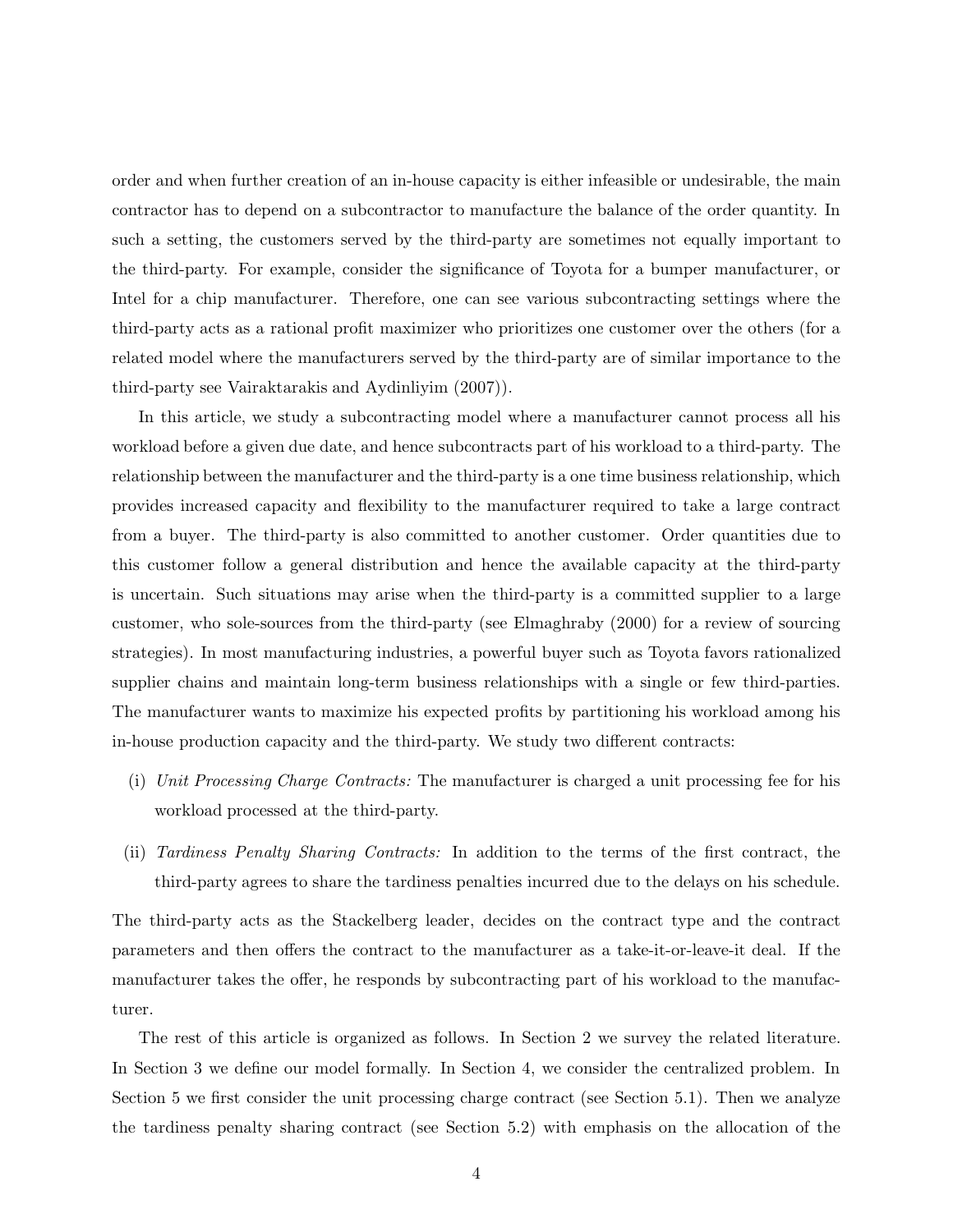additional chain profits when both parties coordinate. In Section 6 we consider the case where one of the parameters in the tardiness penalty sharing contract is exogenously determined and compare it with the unit processing charge contract. We discuss our findings and make concluding remarks in Section 7.

# **2 Literature Review**

The literature in supply chain contracts that investigates the single buyer single supplier relationship is quite rich. In the context of a newsvendor model, researchers typically study three important questions. First, which contracts coordinate the supply chain? A contract is said to coordinate the supply chain if the set of supply chain optimal actions is a Nash Equilibrium. Second, which contracts have sufficient flexibility (by adjusting parameters) to allow for any division of the supply chain profits? If a contract can allocate rents arbitrarily, then there exists a contract that Paretodominates a non-coordinating contract. Third, which contracts are worth adopting? Although coordination and flexible rent allocation are desirable features, a contract that satisfies these conditions might be difficult to administer, or it might be difficult for the coordinating parties to verify if the terms of the contract are granted. In such a case, simpler contracts with tolerable supply chain performance are utilized. Lariviere (1998) and Cachon (2003) surveyed related results. For detailed discussions of such contracts, see Lariviere and Porteus (2001) for wholesale price contracts, Pasternack (1985) for buy-back contracts, Cachon and Lariviere (2005) for revenue-sharing contracts, Tsay (1999) for quantity-flexibility contracts, Taylor (2002) for sales-rebate contracts, Bernstein and Federgruen (2005) for price-discount contracts, etc. Our study differs from this huge body of literature in the following regards. In the single supplier single buyer models, the retailer completely sources from the supplier, the retailer faces a stochastic demand, and there are backlog penalties incurred by both parties. In our model the manufacturer allocates his workload between his production capacity and the third-party capacity, the demand for the manufacturer is deterministic but the third-party capacity is stochastic, and the third-party partially compensates for the unmet demand. Also, we consider tardiness penalties which reflect the delivery time of the production activities.

The problem of subcontracting has been studied in the economics literature in the context of vertical integration without taking capacity constraints into account. Kamien et al. (1989), Kamien and Li (1990) first model capacity constraints, either implicitly or explicitly, in the context of subcontracting production. A surney of the literature in supply contract design and analysis,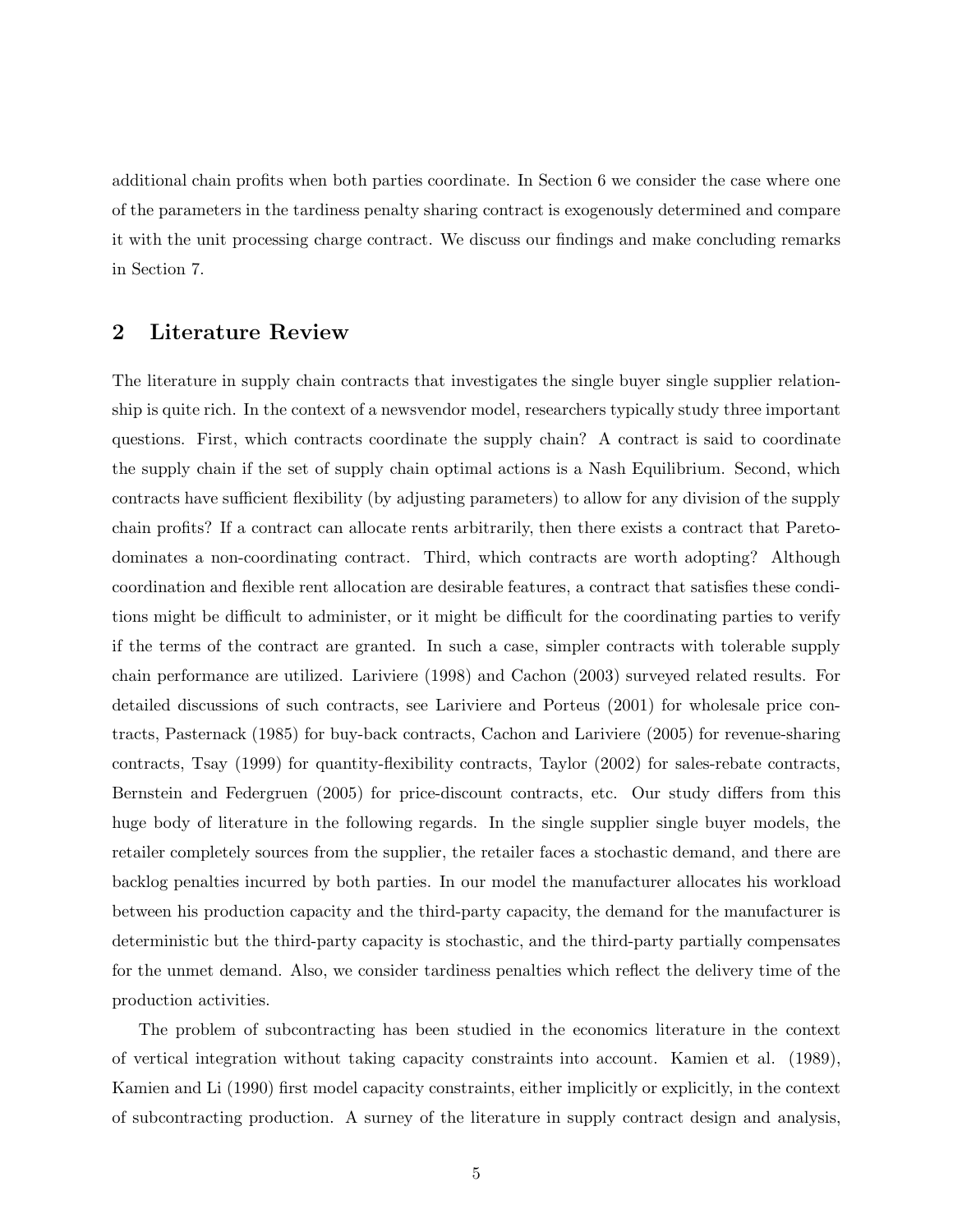where capacity is explicitly taken into account as a decision variable, is presented for example in Tsay *et al.* (1998) and Lariviere (1998).

In Van Mieghem (1999) the option of subcontracting to improve financial performance is considered by analyzing a sequential stochastic investment game. The manufacturer and the subcontractor first decide independently on their capacity investment levels and then the manufacturer has the option to subcontract part of his production to the subcontractor. Our work is related in that the manufacturer has the option to produce in-house or subcontract. We consider deterministic workload for the manufacturer whose short-term capacity represented by the due date is limited, and hence the timing of the production activities is important.

Atamturk and Hochbaum (2001) provided a multi-period treatment of subcontracting that focuses on the production aspect. They consider the trade-off between acquiring capacity, subcontracting, production, and holding inventory by providing analytical models, structural results on the optimal solutions, and algorithms that simultaneously optimize these interrelated decisions. Following a Markov Decision Process approach, Tan (2004) considered a model with a subcontractor who guarantees long-term availability. Similarly, using a stochastic optimal control problem formulation, Tan and Gerscwin (2004) analyzed the production and subcontracting strategies for a manufacturer with limited capacity and volatile demand where there are a number of subcontractors available. Our model differs from these studies in the sense that we consider a single period model, where demand uncertainty is captured by the committed workloads at the third-party and the penalties for the unmet demand are handled in an alternative way.

Literature in subcontracting and outsourcing mostly focuses on pricing issues. It only considers production at the aggregate level disregarding the *timing of the production activities* and the *ability to meet delivery schedules* by the subcontractors. According to a 2003 survey in Wall Street Journal, the Original Equipment Manufacturers (OEM's) rated the ability to meet delivery schedules as the most significant factor in choosing contractors, whereas price was ranked only fifth (Ansberry and Aeppel (2003)). As noted in Anupindi and Bassok (1999) delivery commitments are of crucial importance. As noted in Li (1992), the delivery delays for chips provided by subcontractors cause costs to increase significantly as the production lines need to be shut down when chips are not available. Bernstein and Véricourt (2006) considered procurement contracts with service guarantees. Specifically they considered a market with two suppliers and a set of buyers in search of procurement contracts with one of the suppliers. Cachon and Zhang (2006, 2007) considered the importance of delivery commitments in single and multi-sourcing settings. In our model, we consider the timing issues in subcontracting and investigate the impacts of the contract choice from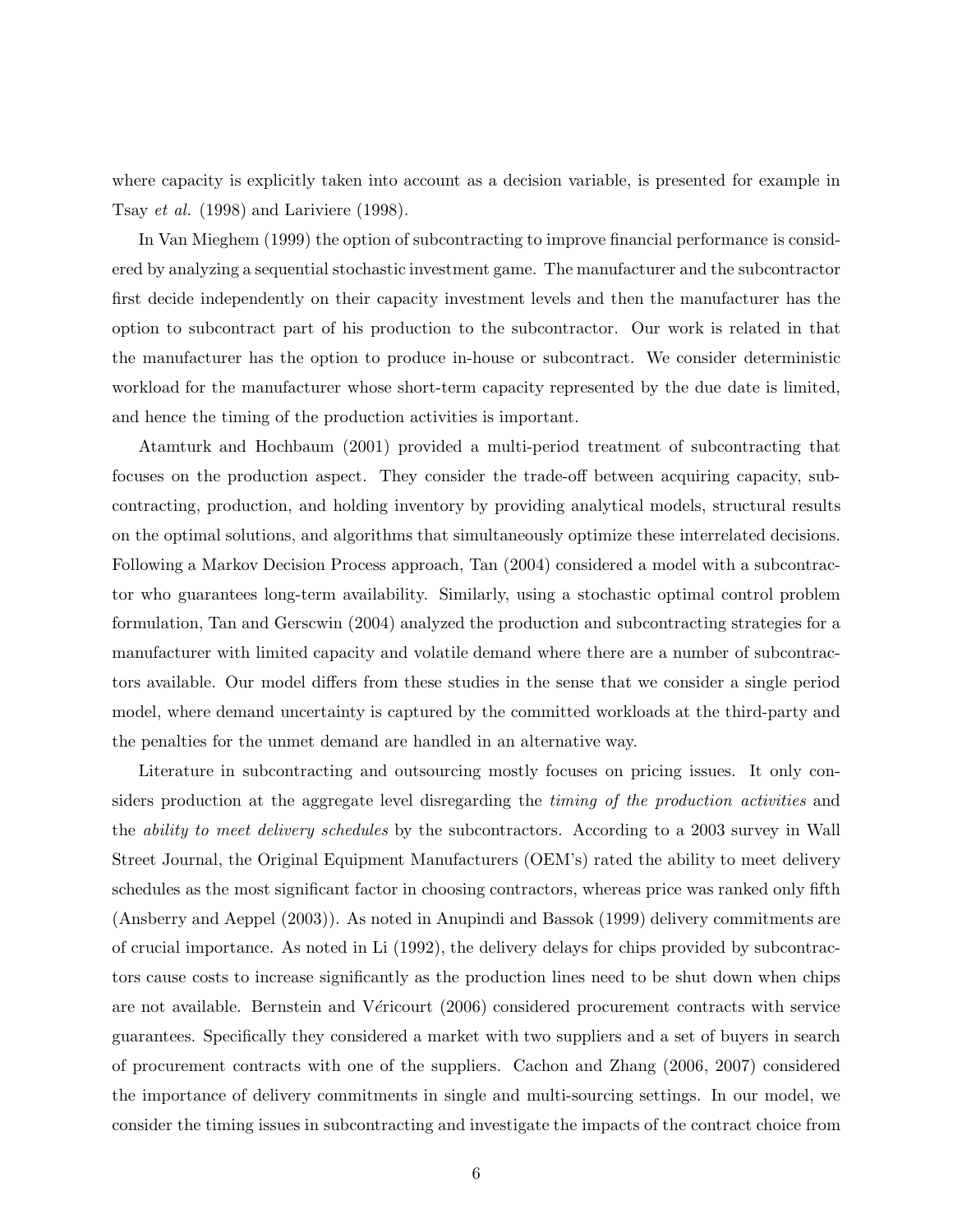the manufacturer's, the third-party's and the chain's point of view.

Research at the shop floor level is conspicuously scarce even though supply coordination necessitates the coordination of production activities. For a review of cooperative scheduling games introduced by Curiel *et al.* (1989), see Curiel *et al.* (2002). In a practical setting motivated by the coordination of manufacturing operations at Cisco's supply chain Aydinliyim and Vairaktarakis (2006) studied a setting where a group of manufacturers outsource operations to the same thirdparty whose limited capacity is represented by manufacturing windows. Cai and Vairaktarakis (2006) considered a similar model where tardiness penalties are considered and optional overtime capacity is available for windows booked by the manufacturers. In a subcontracting setting, Vairaktarakis (2006) considered a model where multiple manufacturers compete for earlier positions at the third-party schedule. Vairaktarakis and Aydinliyim (2007) considered the centralized strategies for the same problem, provided an allocation scheme for the additional savings due to centralization, and numerically compared the value of centralization and the efficiency of the incentive rules suggested by Vairaktarakis (2006). In the later article, each manufacturer is of the same importance to the third-party and the capacity at the third-party is deterministic. Alternatively, our model captures the stochastic availability of the third-party capacity and the effect of prior commitments to a more important customer for the third-party.

## **3 The Model**

Let  $m$  be a manufacturer who owns a contract to process  $P$  hours of workload for a customer. He makes a profit of  $r_m$  for each unit of processing and accepts a penalty  $g_m$  for every unit of workload that is completed past a given due date  $d$  which is smaller than  $P$ . Otherwise, the manufacturer would be able to meet the due date by processing the entire workload in-house. For this reason,  $m$ subcontracts part x of his workload to a third-party  $(3P)$  and processes the rest  $P-x$  in-house. Suppose that sending a unit of workload to 3P costs  $c_m$  more to manufacturer m than the in-house production. Note that  $c_m$  includes all additional variable costs that m incurs when he subcontracts instead of producing in-house, for example unit transportation costs.

The 3P has prior commitments to other customers. The total workload he receives from these customers is a random variable y which follows a general distribution with CDF  $F$  which is twicedifferentiable, has positive density f on  $[0, \infty)$ , and expected value  $\mu_y$ . We assume that the 3P has prior agreements with these customers which force him to prioritize the processing of workload y in his production schedule. Such contract commitments are commonly found between Just-In-Time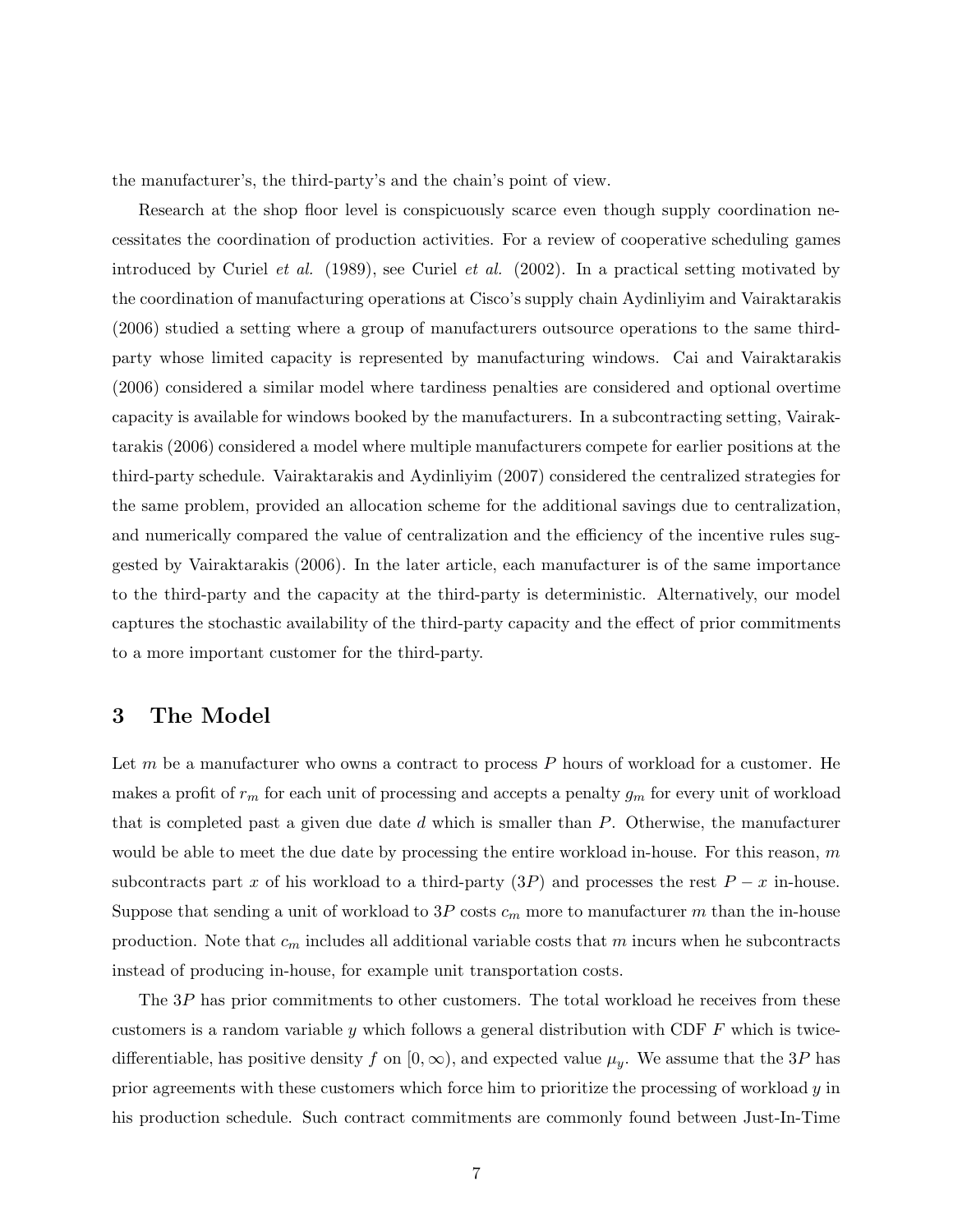manufacturers and their suppliers. The 3P acts as a Stackelberg leader and offers a contract to manufacturer m. If the parties reach agreement the  $3P$  receives a transfer payment, T. In its simplest form, the transfer payment is a function of the subcontracted amount,  $x$ , and can take on additional parameters depending on the contract. Then, 3P processes y hours of workload followed by x hours of workload from manufacturer m. A typical schedule for m and  $3P$  is presented in Figure 1.



Figure 1: A typical schedule for m and 3P

Let  $\pi_m(x)$  be the expected profit for manufacturer m when he chooses to subcontract x hours of workload to 3P. The expected profit for  $\pi_{3P}(x)$  is defined similarly. Let  $L_{3P}(x)$  and  $L_m(x)$  be the tardiness incurred by  $3P$ , m respectively. Then, we can write

$$
\pi_m(x) = r_m P - c_m x - g_m \cdot (E_y[L_{3P}(x)] + L_m(x)) - T,\tag{1}
$$

where  $E_y[L_{3P}(x)]$  is the expected tardiness at the 3P schedule. The first term in (1) is manufacturer m's profit due to processing; the second term is the additional subcontracting cost for x hours of workload; the third term is the expected total tardiness; and the last term is the transfer payment between m and 3P. Manufacturer m incurs tardiness due to the 3P schedule only when  $y + x$ exceeds d; the customer due date. Therefore,

$$
E_y[L_{3P}(x)] = E_y(y+x-d)^+
$$
  
= 
$$
\int_{d-x}^{\infty} (y+x-d)f(y)dy
$$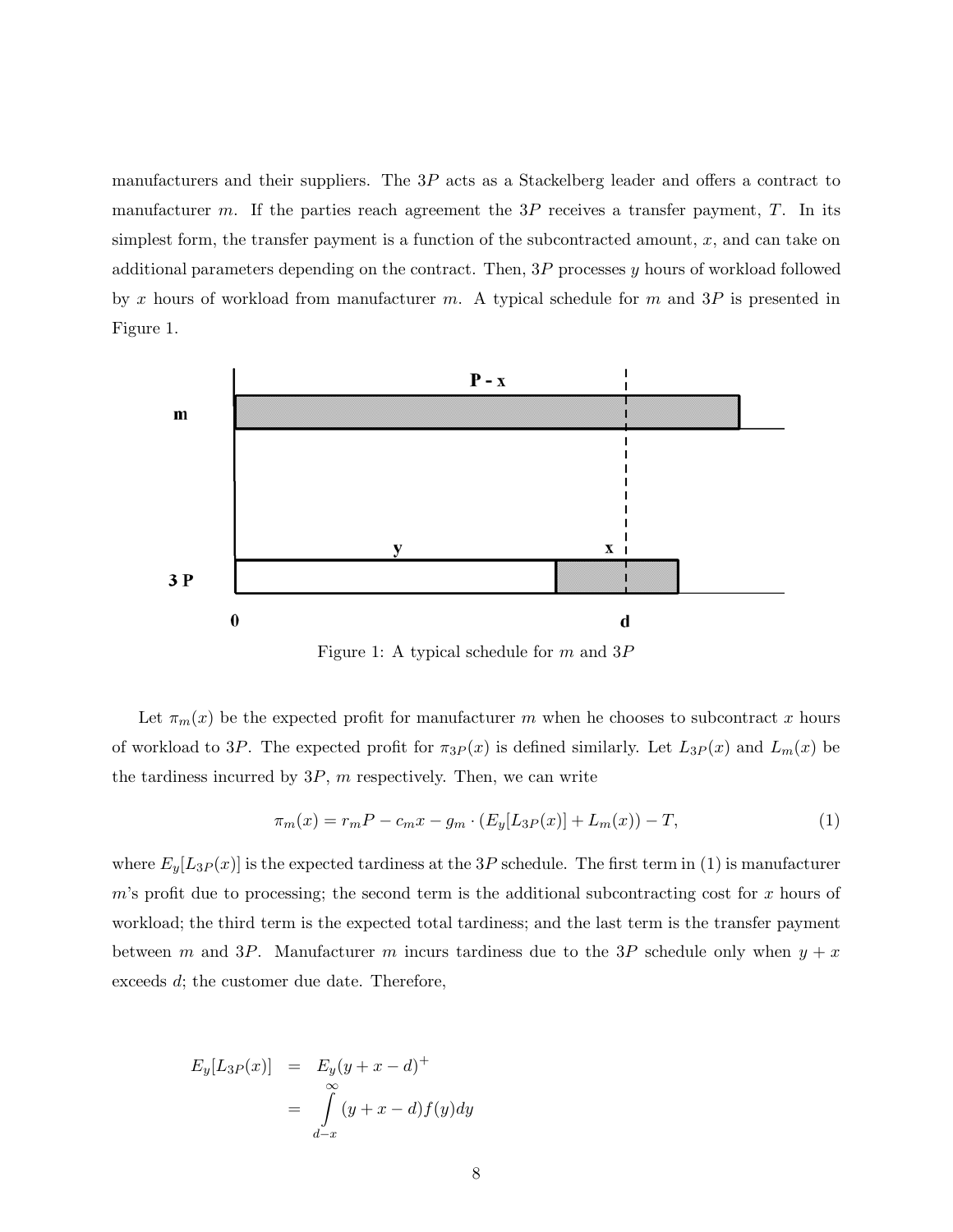$$
= \int_{d-x}^{\infty} yf(y)dy + \int_{d-x}^{\infty} (x-d)f(y)dy
$$
  
\n
$$
= \mu_y - \int_{0}^{d-x} yf(y)dy + (x-d)[1 - F(d-x)]
$$
  
\n
$$
= \mu_y - [yF(y)]_0^{d-x} - \int_{0}^{d-x} F(y)dy + (x-d)[1 - F(d-x)]
$$
  
\n
$$
= \mu_y - [(d-x)F(d-x) - \int_{0}^{d-x} F(y)dy] + (x-d)[1 - F(d-x)]
$$
  
\n
$$
= (\mu_y + x - d) + \int_{0}^{d-x} F(y)dy.
$$

Similarly, the tardiness incurred by manufacturer  $m$  due to his own schedule is

$$
L_m(x) = \begin{cases} P - x - d, & \text{if } x < P - d \\ 0, & \text{if } x \ge P - d. \end{cases}
$$
 (2)

Note that  $L_m(x)$  is piecewise linear convex function. Let  $c_{3P}$  be the hourly processing cost for  $3P$ , and  $r_{3P}$  be the profit for processing each unit of the committed workload y. Then, the expected profit for  $3P$  is

$$
\pi_{3P}(x) = r_{3P}\mu_y - c_{3P}x + T.
$$
\n(3)

The first term in (3) is the expected net profit from the processing of the committed workload; the second term captures the production cost of processing x units for manufacturer  $m$ ; and the last term is the transfer payment received from manufacturer m.

# **4 The Centralized Schedule**

In this section, we study the problem of finding the centralized optimal workload  $x^*$  which maximizes the expected profit for the entire chain, i.e.,

$$
\Pi(x) = \pi_m(x) + \pi_{3P}(x)
$$
  
=  $r_{3P}\mu_y + r_m P - (c_m + c_{3P}) \cdot x - g_m \cdot (E_y[L_{3P}(x)] + L_m(x)).$  (4)

Note that  $\Pi(x)$  is not differentiable at  $x = P - d$ . Define the function  $\Sigma(x)$  as

$$
\Sigma(x) = r_3 P \mu_y + r_m P - c x - g_m \cdot (E_y[L_{3P}(x)] + P - x - d), \qquad (5)
$$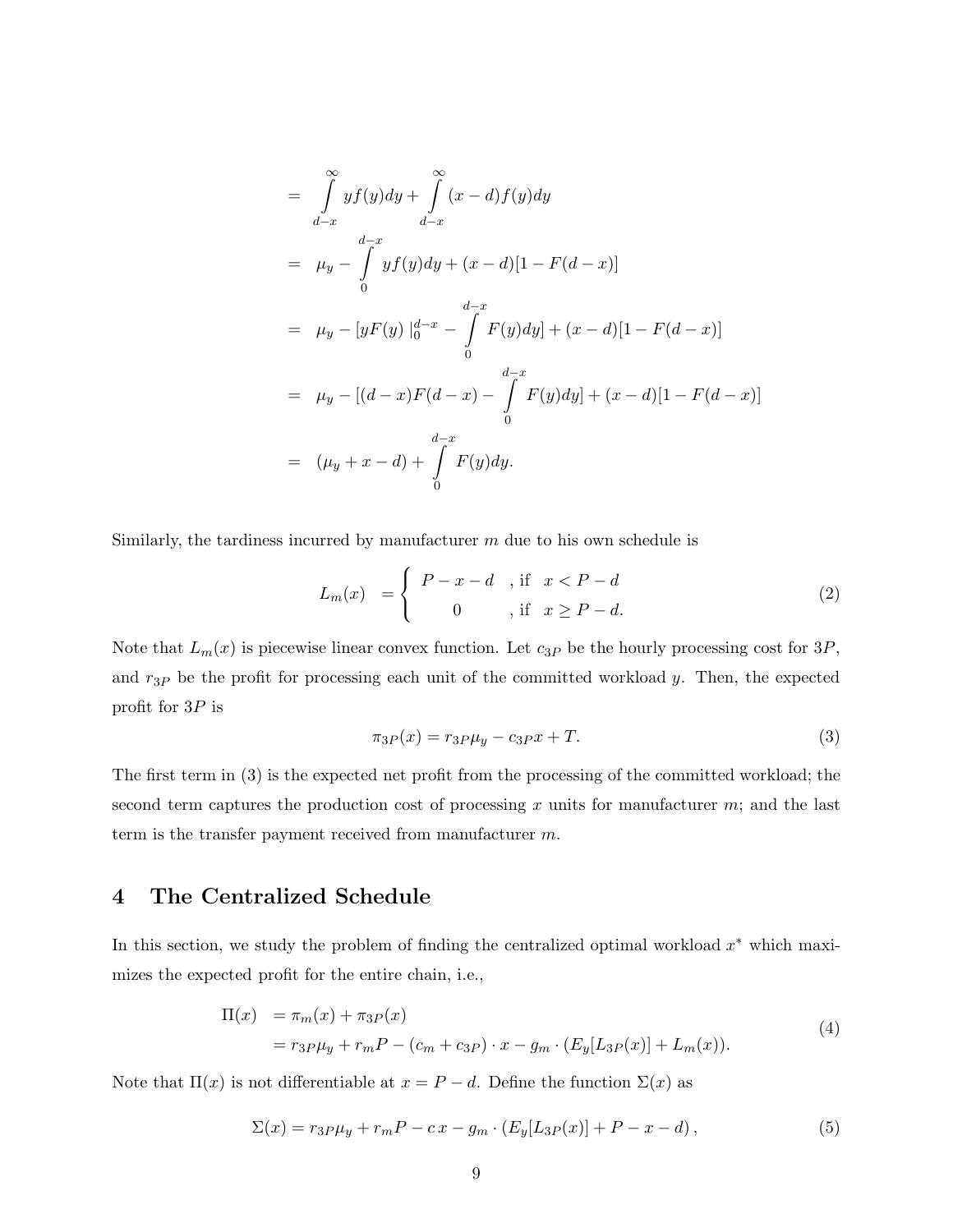where  $c = c_m + c_{3P}$ . Recall that the tardiness function  $L_m(x)$  is a piecewise linear convex function (see  $(2)$ ), and hence we can re-write  $(4)$  as

$$
\Pi(x) = \begin{cases}\n\Sigma(x) & , \text{if } x < P - d \\
\Sigma(x) + g_m \cdot (P - x - d) & , \text{if } x \ge P - d.\n\end{cases}
$$
\n(6)

Note that  $g_m \cdot (P - x - d) \leq 0$  when  $x \geq P - d$ , which implies that it is never optimal to subcontract more than  $P - d$  units of workload. Intuitively, when  $x > P - d$ , manufacturer m has idle time before d in his own schedule. Therefore, we restrict our attention to the interval where  $x \leq P - d$ , or  $\Pi(x) = \Sigma(x)$ . Observe that

$$
\frac{dE_y[L_{3P}(x)]}{dx} = \frac{d\{(u_y + x - d)\}}{dx} + \frac{d\{\int_0^{d-x} F(y)dy\}}{dx}
$$

$$
= 1 + (-1) \cdot [F(d - x) - F(0)]
$$

$$
= 1 - F(d - x),
$$

and hence, the first order order derivative of (5) equals

$$
\frac{d\Sigma(x)}{dx} = -c + g_m F(d - x). \tag{7}
$$

Differentiating (7) we obtain

$$
\frac{d^2\Sigma(x)}{dx^2} = -g_m f(d-x) < 0. \tag{8}
$$

Therefore,  $\Sigma(x)$  is strictly concave and attains its unique maximum when the first order conditions (FOC) are satisfied, i.e., there exists  $x^*_c \leq P - d$  such that

$$
F(d - x_c^*) = \frac{c}{g_m}.\tag{9}
$$

Note that, for (9) to hold true, we need  $c \le g_m$ . Otherwise, the chain optimum is obtained when m incurs all penalty costs and does not subcontract at all. In (9), it is possible to have  $x_c^* < 0$ when  $\Sigma(x) (= \Pi(x))$  is decreasing at  $x = 0$ . But then,  $F(d) < \frac{c}{g_m}$  and m's optimal action is not to subcontract. Therefore, the centralized optimal workload to be subcontracted to  $3P$  is

$$
x^* = \max(x_c^*, 0). \tag{10}
$$

A clarification is in order. It should be noted that  $\Sigma(x) \geq \Pi(x)$  for all possible x values with strict inequality for  $x > P - d$  (see (6)). We already noted that  $x^* \leq P - d$  which is on the interval where  $\Sigma(x) = \Pi(x)$ , and hence  $\Sigma(x^*) = \Pi(x^*)$ . However,  $\Pi(x)$  is not differentiable at  $x = P - d$ , so optimizing  $\Sigma(x)$  over all possible values of x captures the unique optimum for  $\Pi(x)$  even when  $x^* = P - d.$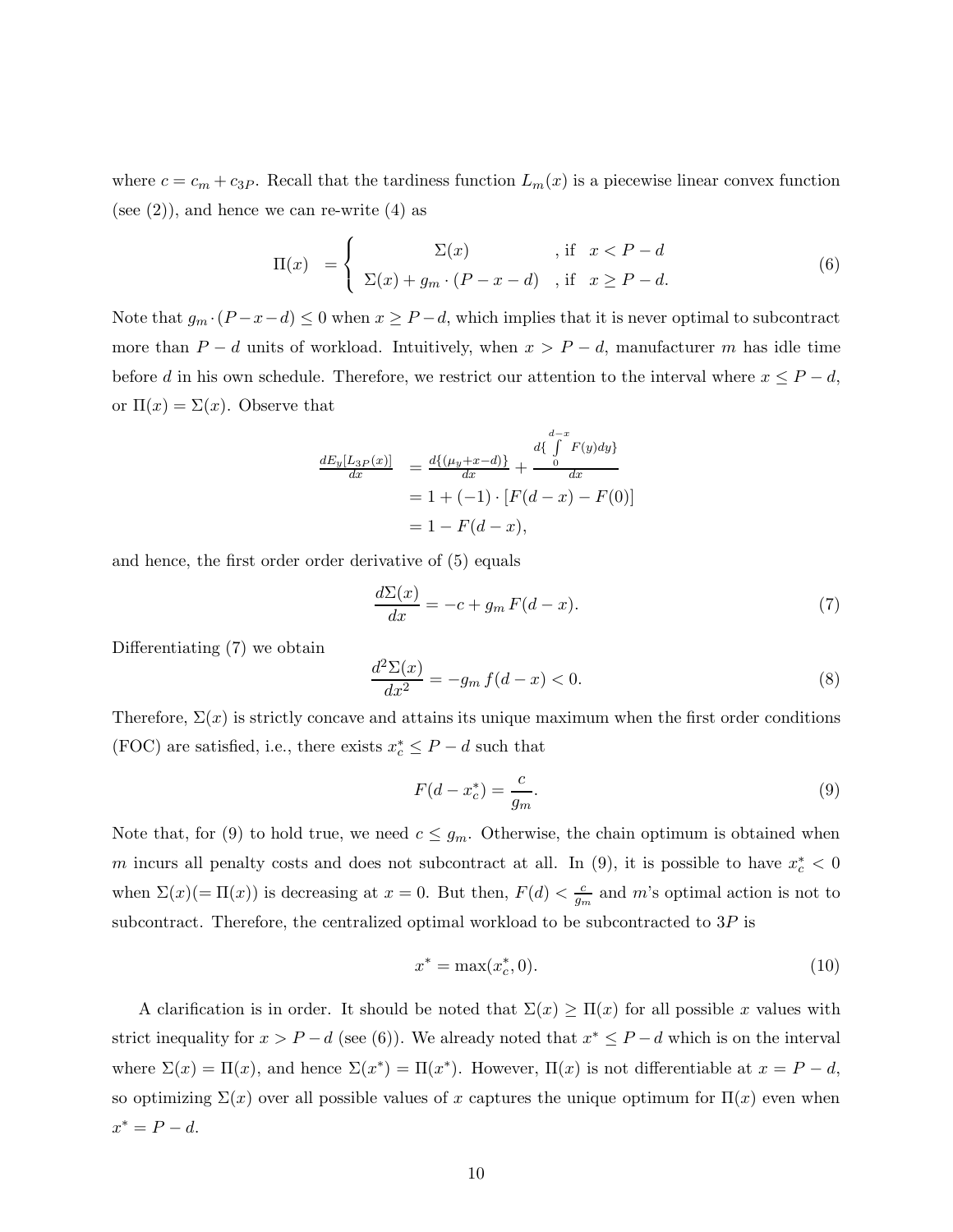The optimal workload  $x^*$  is always less than d when the total workload for the manufacturer is less than twice his due date, i.e.  $P \leq 2d$ . However, when  $P > 2d$ , tardiness cannot be avoided unless the manufacturer subcontracts to more than one third-party, or when the thirdparty's technology allows processing the subcontracted amount faster (or more efficiently) than the manufacturer. In our model, we assume that the manufacturer and the third-party have the same processing speed. Even though the manufacturer is able to process the workload himself, he subcontracts as a result of the need for additional capacity, i.e.,  $P > d$ . In this study we do not consider other modes of production for various reasons. For example, overtime might be costly or simply unavailable. Investing in new resources is capital intensive and can only be justified on the basis of long-term planning. In our model, we focus on the value of subcontracting as a one-time business transaction employed as a short-term solution. Evaluating the technological advantage of the thirdparty is a fruitful research direction due to the increasing popularity of contract manufacturing as discussed in the introduction.

# **5 Decentralized Schedules**

We now consider the problem of manufacturer  $m$  who tries to find the optimal allocation of his workload between his own and 3P's capacity with the objective of maximizing his own expected profit. Manufacturer m's expected profit depends on the terms of the contract between him and 3P. We study two such contracts.

#### **5.1 Unit Processing Charge Contracts**

The unit processing charge contract is of the form  $T(x, u) = u \cdot x$ , i.e., 3P charges u for each unit of m's subcontracted workload. Then, the manufacturer's expected net profit can be re-written as

$$
\pi_m(x) = r_m P - (c_m + u) \cdot x - g_m \cdot (E_y[L_{3P}(x)] + L_m(x)). \tag{11}
$$

As in Section 4, the optimal workload, say  $x_m^*$ , for m to subcontract is at most  $P-d$ . For notational simplicity we do not define a function similar to  $\Sigma(x)$  of Section 4. Instead, we present results by assuming

$$
\pi_m(x) = r_m P - (c_m + u) \cdot x - g_m \cdot (E_y[L_{3P}(x)] + P - x - d)
$$
\n(12)

for all possible values of  $x$ , knowing that the profit maximizing subcontracted workload is less than  $P - d$ . Hence, similar to the analysis in Section 4,  $\pi_m(x)$  is concave for  $x \leq P - d$  because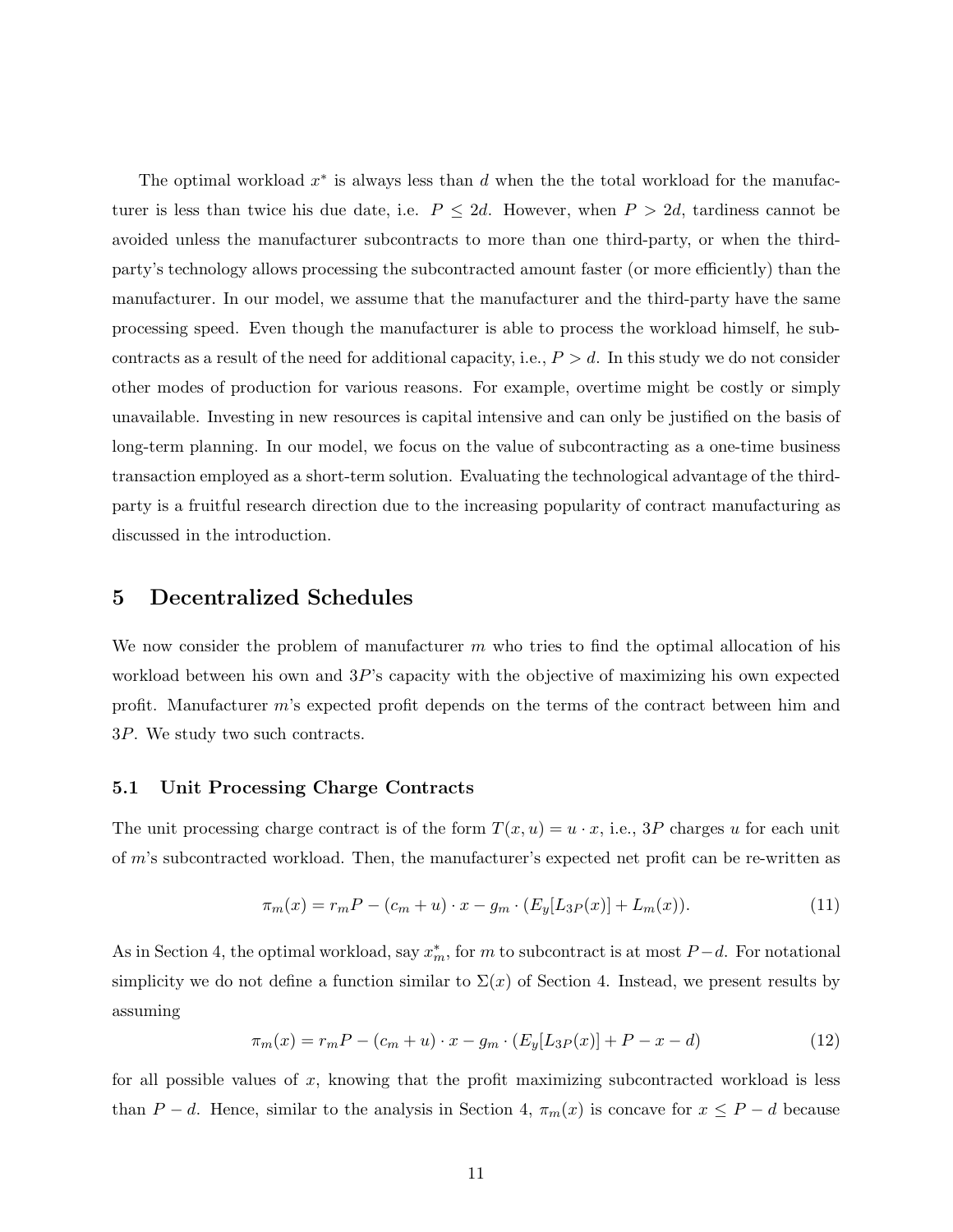$\frac{d^2\pi_m(x)}{dx^2} = -g_mf(d-x) < 0.$  Therefore, there exists a unique  $x_u^* \leq P - d$  for which the FOC for m's expected profit (12) are satisfied, i.e.,

$$
F(d - x_u^*) = \frac{c_m + u}{g_m}.
$$
\n(13)

Note that  $g_m > c_m + u$ , otherwise manufacturer m is always better-off by not subcontracting. All other parameters being constant  $x_u^*$  decreases with increasing u. The manufacturer may choose not to subcontract at all if the hourly fee u is too high. This is the case when  $F(d) > \frac{c_m + u}{g_m}$  which implies that the manufacturer's expected profit in (11) is decreasing and hence in this case  $x_u^*$  is negative. Therefore, we have

$$
x_m^* = \max(x_u^*, 0). \tag{14}
$$

Similar to the centralized schedule,  $x_m^* \leq d$  holds trivially when  $P \leq 2d$ . In what follows we discuss coordination possibilities. Suppose that  $x^* = x_c^*$  and  $x_m^* = x_u^*$ . Coordination is achieved if the supplier's best action is to propose a contract which makes  $x^* = x_m^*$ .

**Lemma 1** *If* F *is strictly increasing on*  $[0, \infty)$ *, coordination is possible only if*  $u = c_{3P}$ *.* 

**Proof of Lemma 1:** Since  $F(y)$  is strictly increasing in  $y \in [0, \infty)$ , there is a unique  $x_m^*$  for which  $F(d-x_m^*)=\frac{c_m+u}{g_m}$ . So,  $x^*=x_m^*$  only when  $F(d-x^*)=\frac{c_m+u}{g_m}$ , or  $\frac{c_m+u}{g_m}=\frac{c}{g_m}$  (due to (9)), which holds when  $u = c_3P$ .  $\diamond$ 

Lemma 1 implies that 3P cannot coordinate the entire chain unless he agrees to break even for his business with manufacturer m. This is because of *double marginalization*, which points to coordination failure as there are two separate margins for the manufacturer and the third-party and neither party considers the margin for the entire chain. Similar to our finding, the wholesaleprice contract does not coordinate the supplier and the retailed in a newsvendor setting. A twoechelon supply chain with a single supplier and a single retailer cannot be coordinated with a wholesale-price contract unless the supplier sets a whole-sale price less than his marginal cost (see Lariviere and Porteus (2001), Cachon (2003)). On the other hand, when the marginal cost is not constant, marginal cost pricing does not necessarily lead to zero profit (see Cho and Gerchak (2001), Bernstein, Chen, and Federgruen (2002)). In our case, the third-party already makes a positive profit on the committed workload  $y$ , and can accept zero margin on his business with the manufacturer in order to offset fixed costs when he does not utilize his excess capacity.

In what follows we show that the third-party in fact prefers to set the fee  $u$  higher than his marginal cost  $c_{3P}$ . The amount of workload that the manufacturer subcontracts depends on u (see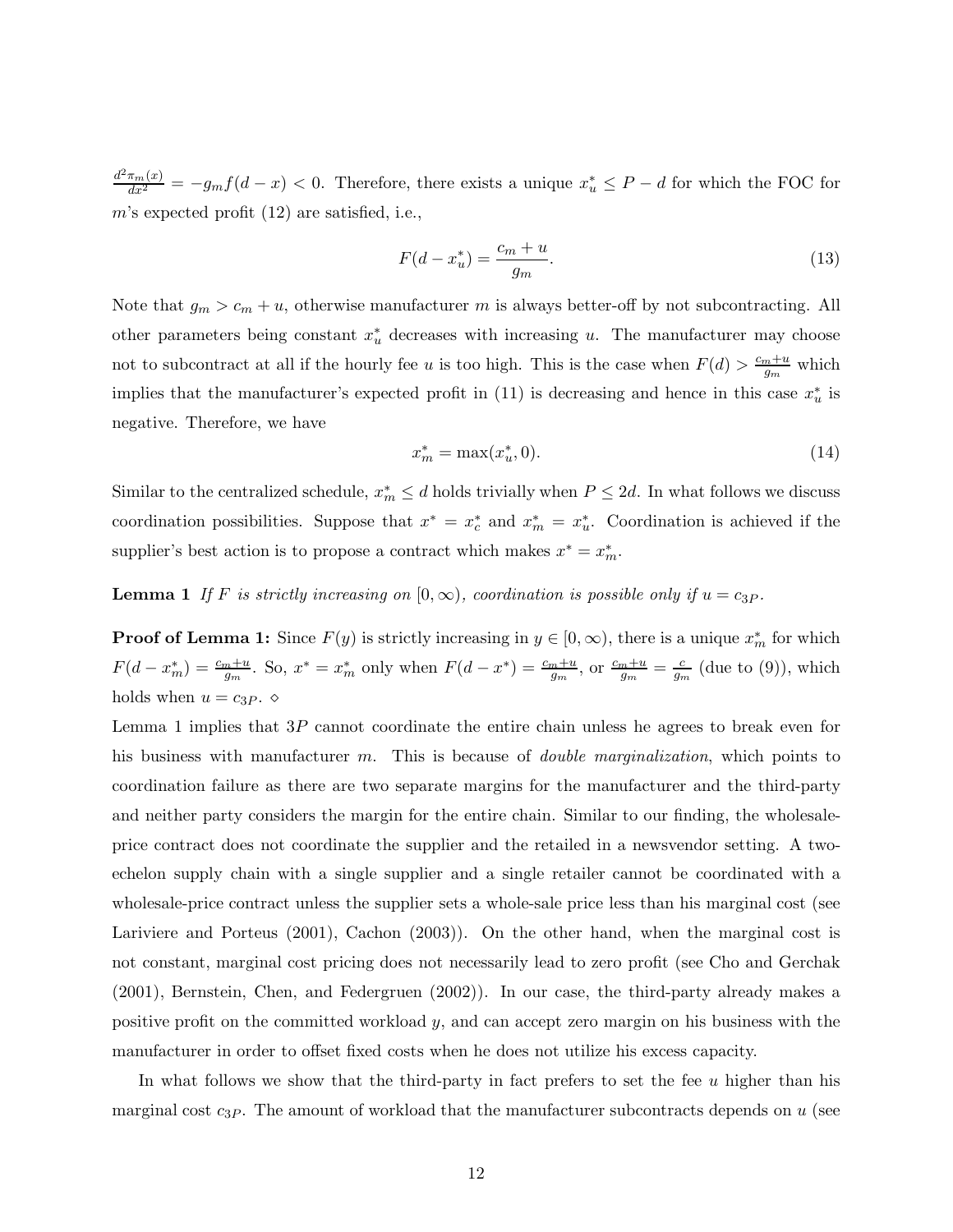(13)). For strictly increasing F which is also differentiable everywhere on  $[0, \infty)$ , we can find a one-to-one mapping between the subcontracted workload  $u$  and  $x$ . Given

$$
u(x) = -c_m + g_m \cdot F(d - x),
$$

the  $3P$ 's objective function becomes

$$
\pi_{3P}(u(x),x) = r_{3P}\mu_y - c_{3P}x + u(x)x
$$
  

$$
= r_{3P}\mu_y - c_{3P}x - [c_m + g_mF(d-x)] \cdot x
$$
  

$$
= r_{3P}\mu_y - c \cdot x + g_m \cdot x \cdot F(d-x).
$$
 (15)

Note that  $\pi_{3P}(u(x),x)$  is twice-differentiable everywhere on  $x \in [0,d)$  because F is differentiable everywhere on  $[0, \infty)$ . We can write

$$
\frac{d\pi_{3P}(u(x),x)}{dx} = -c + g_m \cdot [F(d-x) - f(d-x)x] \n= -c + g_m F(d-x) \cdot [1 - \frac{f(d-x)x}{F(d-x)}].
$$

Note that  $F(d-x)$  is decreasing in x, so the above expression is decreasing in x if  $\frac{f(d-x)x}{F(d-x)}$  is increasing. But  $\frac{f(d-x)}{F(d-x)} = -\frac{d\ln F(d-x)}{dx}$ . As  $F(d-x)$  is decreasing in x,  $\ln F(d-x)$  is also decreasing. So,  $\frac{d\ln F(d-x)}{dx}$  < 0 and hence  $\frac{f(d-x)x}{F(d-x)}$  is increasing in x. This result implies that  $\pi_{3P}(u(x), x)$  strictly concave for  $x \in [0, d)$ . Then,

**Lemma 2** *If* F *is strictly increasing in*  $[0, \infty)$ *, then*  $x_{3P}^* < x^*$ *.* 

**Proof of Lemma 2:** As  $\pi_{3P}(u(x), x)$  is continuous and concave, there must be a unique  $x_{3P}^*$  for which  $\frac{d\pi_{3P}(u(x),x)}{dx} = 0$ . At the supply chain optimum,  $x = x^*$ , we have  $F(d-x) = \frac{c}{g_m}$ . Replace  $F(d-x)$  with  $\frac{c}{g_m}$  in (15) to get

$$
\frac{d\pi_{3P}(u(x),x)}{dx}|_{x=x^*} = -c + g_m \cdot [F(d - x^*) - f(d - x^*)x^*]
$$
  
= -c + g\_m \cdot [\frac{c}{g\_m} - f(d - x^\*)x^\*]  
= -g\_m f(d - x^\*)x^\* < 0,

which implies that  $\pi_{3P}(u(x),x)$  is decreasing at  $x=x^*$ . The uniqueness of  $x^*_{3P}$  and the concavity of  $\pi_{3P}(u(x),x)$  imply  $x_{3P}^* < x^*$ .  $\diamond$ 

From Lemma 2, we can conclude that setting  $u = c_{3P}$  is not the optimal strategy for the third-party. In summary:

**Proposition 1** *Unit processing charge contract*  $T(x, u) = u \cdot x$  *does not coordinate the manufacturer and the third-party.*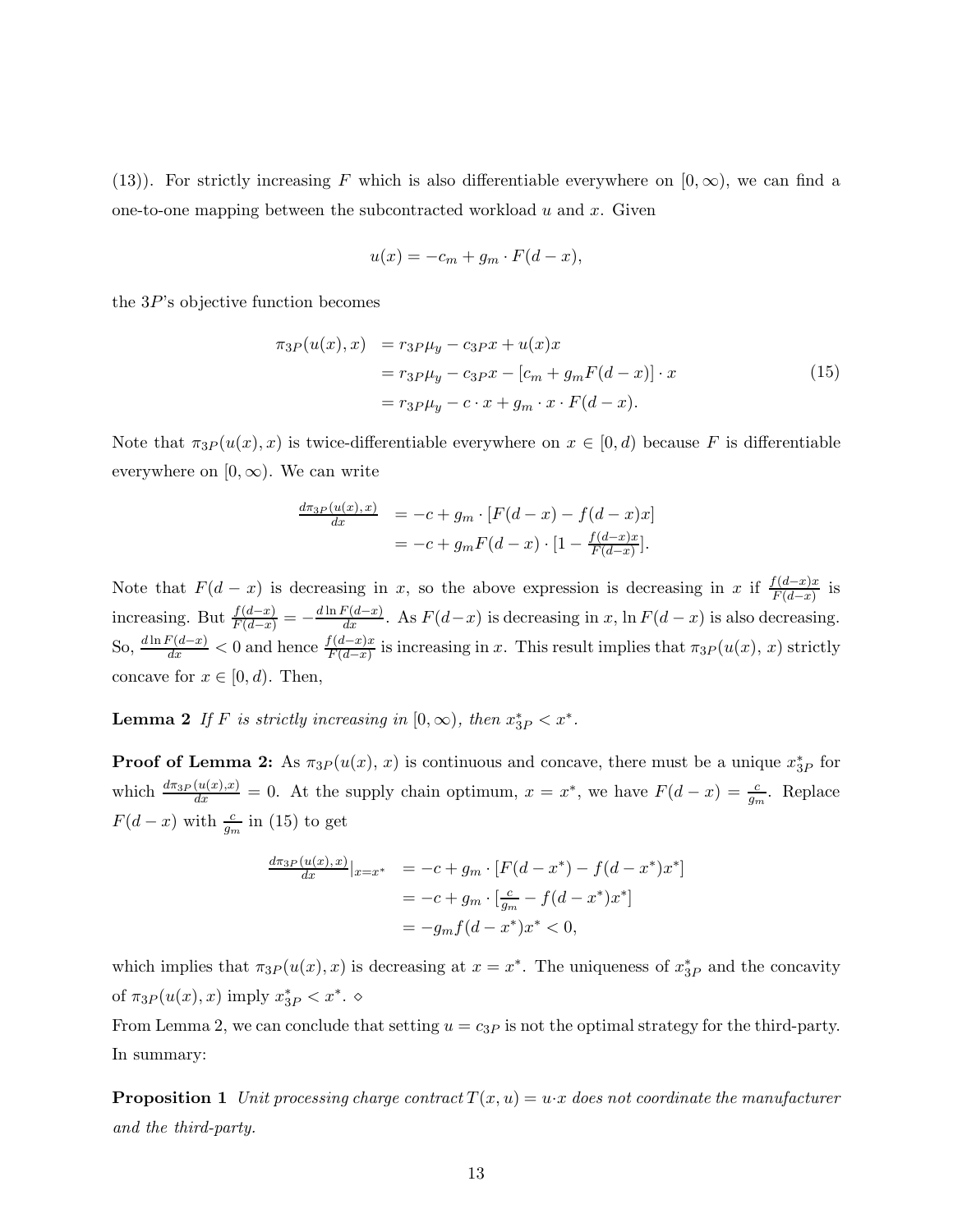Contracts similar to the unit processing charge contract are common in practice as they are simple to administer and easy to verify. In the supply chain coordination literature it has been shown that the contracts of this type can actually coordinate the chain in the event that there are competing players (Cachon (2003)). For instance, Wang and Gerchak (2001) consider a model where the total demand (deterministic in nature) is allocated to the competing retailers proportional to their order quantities. Parlar (1988), Karjalainen (1992), Anupindi and Bassok (1999), and Anupindi, Bassok and Zemel (1999) assign independent demands to each retailer and then redistribute the excess demand. Lippman and McMardle (1997) allocate the demand using a splitting rule that uses the realization of the total demand. Another part of the literature considers demand allocated dynamically; see for example Gans (2002).

#### **5.2 Tardiness Penalty Sharing Contracts**

In an effort to coordinate the third-party and the manufacturer, in this subsection, we consider a contract that holds 3P responsible for the tardiness incurred on his resource, i.e.  $T(u, x, \lambda) =$  $u \cdot x - \lambda g_m \cdot (E_y[L_{3P}(x)])$  for  $\lambda \in (0, 1)$ . Under this contract, the manufacturer's expected net profit is

$$
\pi_m(x) = r_m P - (c_m + u) \cdot x - (1 - \lambda) g_m \cdot (E_y[L_{3P}(x)]) - g_m L_m(x). \tag{16}
$$

Although  $3P$  agrees to share the tardiness penalties, m still does not want to subcontract more than P − d units of his workload because (16) is strictly decreasing for  $x > P - d$  even when  $\lambda = 1$ (Note that we assume  $L_m(x) = P - x - d$  for all x values knowing that the optimal subcontracted workload will be no more than  $P - d$ ). For  $x \le P - d$ , the expected profit function for m is strictly concave as  $\frac{d^2\pi_m(x)}{dx^2} = -(1-\lambda)g_m f(d-x) < 0$ , and hence there exists a unique  $x_t^*$  for which (16) is maximized. The FOC imply

$$
F(d - xt*) = \frac{c_m + u - \lambda g_m}{(1 - \lambda)g_m}.
$$
\n(17)

Note that  $0 < \frac{c_m + u - \lambda g_m}{(1-\lambda)g_m} < 1$  implies  $c_m + u < g_m$  and  $\lambda < \frac{c_m + u}{g_m}$ . Then, we have

$$
x_m^* = \max(x_t^*, 0). \tag{18}
$$

In what follows we discuss coordination issues for this penalty sharing contract. Suppose  $x^* = x_c^*$ and  $x_m^* = x_t^*$ . Coordination is achieved if the supplier's best action is to propose a contract which makes  $x^* = x_m^*$ .

**Lemma 3** *If* F *is strictly increasing on*  $[0, \infty)$ *, coordination is possible only if* 

$$
u = c_{3P} + \lambda(g_m - c). \tag{19}
$$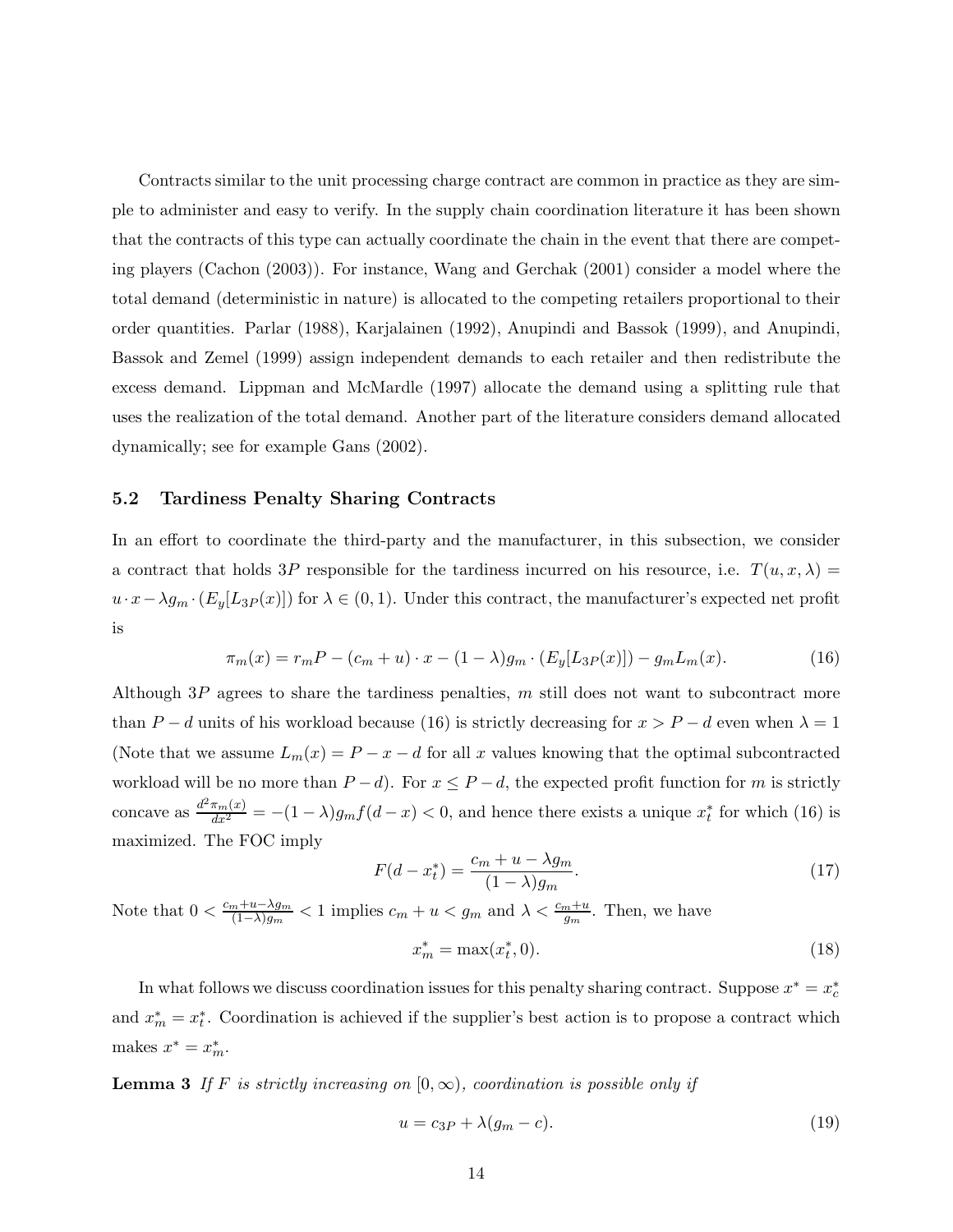**Proof of Lemma 3:** As  $F(y)$  is strictly increasing in  $y \in [0, \infty)$ , there is a unique  $x_m^*$  for which  $F(d-x_m^*)=\frac{c_m+u-\lambda g_m}{(1-\lambda)g_m}$ . So,  $x^*=x_m^*$  only when  $F(d-x^*)=\frac{c_m+u-\lambda g_m}{(1-\lambda)g_m}$ , or  $\frac{c_m+u-\lambda g_m}{(1-\lambda)g_m}=\frac{c}{g_m}$  which is possible only when  $u = c_{3P} + \lambda(g_m - c)$ .  $\diamond$ 

Note that, in Lemma 3,  $g_m > c$  and hence 3P can coordinate the entire chain by offering u which is strictly bigger than his marginal cost  $c_{3P}$  by a fraction  $\lambda$  of the marginal lateness cost  $(g_m - c)$ incurred by m when he does not subcontract.

#### **5.2.1 The Third-Party's Profit**

When the third-party offers a tardiness sharing contract, he decides: (i) the fraction  $\lambda$  of the manufacturer's expected tardiness shared by  $3P$ , and (ii) the unit processing fee u. Due to Lemma 3, chain coordination is possible if the third-party chooses  $(\lambda, u)$  pair so that  $u(\lambda) = c_{3P} + \lambda(g_m - c)$ . Then, the third-party's profit is

$$
\pi_{3}P(x) = r_{3}p\mu_{y} - c_{3}px + u(\lambda)x - \lambda g_{m}(E_{y}[L_{3}P(x)])
$$
  
\n
$$
= r_{3}p\mu_{y} - c_{3}px + [c_{3}p + \lambda(g_{m} - c)]x - \lambda g_{m}(E_{y}[L_{3}p(x)])
$$
  
\n
$$
= r_{3}p\mu_{y} + \lambda(g_{m} - c)x - \lambda g_{m}(E_{y}[L_{3}p(x)])
$$
  
\n
$$
= r_{3}p\mu_{y} + \lambda g_{m}(P - d) - \lambda \cdot [cx + g_{m}(P - x - d) + g_{m}(E_{y}[L_{3}p(x)])]
$$
  
\n
$$
= r_{3}p\mu_{y} + \lambda g_{m}(P - d) - \lambda \cdot [cx + g_{m}L_{m}(x)) + g_{m}(E_{y}[L_{3}p(x)])]
$$
  
\n
$$
= r_{3}p\mu_{y} + \lambda g_{m}(P - d) - \lambda \cdot [r_{3}p\mu_{y} + r_{m}P - \Pi(x)]
$$
  
\n
$$
= (1 - \lambda)r_{3}p\mu_{y} - \lambda \cdot [r_{m}P + g_{m}(P - d)] + \lambda\Pi(x)
$$
  
\n
$$
= \text{constant} + \lambda \Pi(x).
$$
 (20)

Some ambiguity arises when  $\lambda$  equals 1 or 0 and  $u(\lambda) = c_{3P} + \lambda(g_m - c)$ . For  $\lambda = 1$ , the manufacturer's profit becomes

$$
\pi_m(x) = r_m P - (c_m + u)x - (1 - \lambda)g_m(E_y[L_{3P}(x)]) - g_m L_m(x)
$$
  
=  $r_m P - g_m x - g_m L_m(x)$   
=  $r_m P - g_m (P - d)$ ,

i.e., constant. Therefore, x<sup>∗</sup> or any other quantity (including no subcontracting at all) is optimal for m. In order to avoid the administrative costs of subcontracting (not included in our model), the manufacturer might prefer not to subcontract. Similarly, for  $\lambda = 0$ , the third-party's profit function becomes

$$
\pi_{3P}(x) = r_{3P}\mu_y - c_{3P}x + u(\lambda)x - \lambda g_m(E_y[L_{3P}(x)])
$$

$$
= r_{3P}\mu_y - c_{3P}x + c_{3P}x
$$

$$
= r_{3P}\mu_y,
$$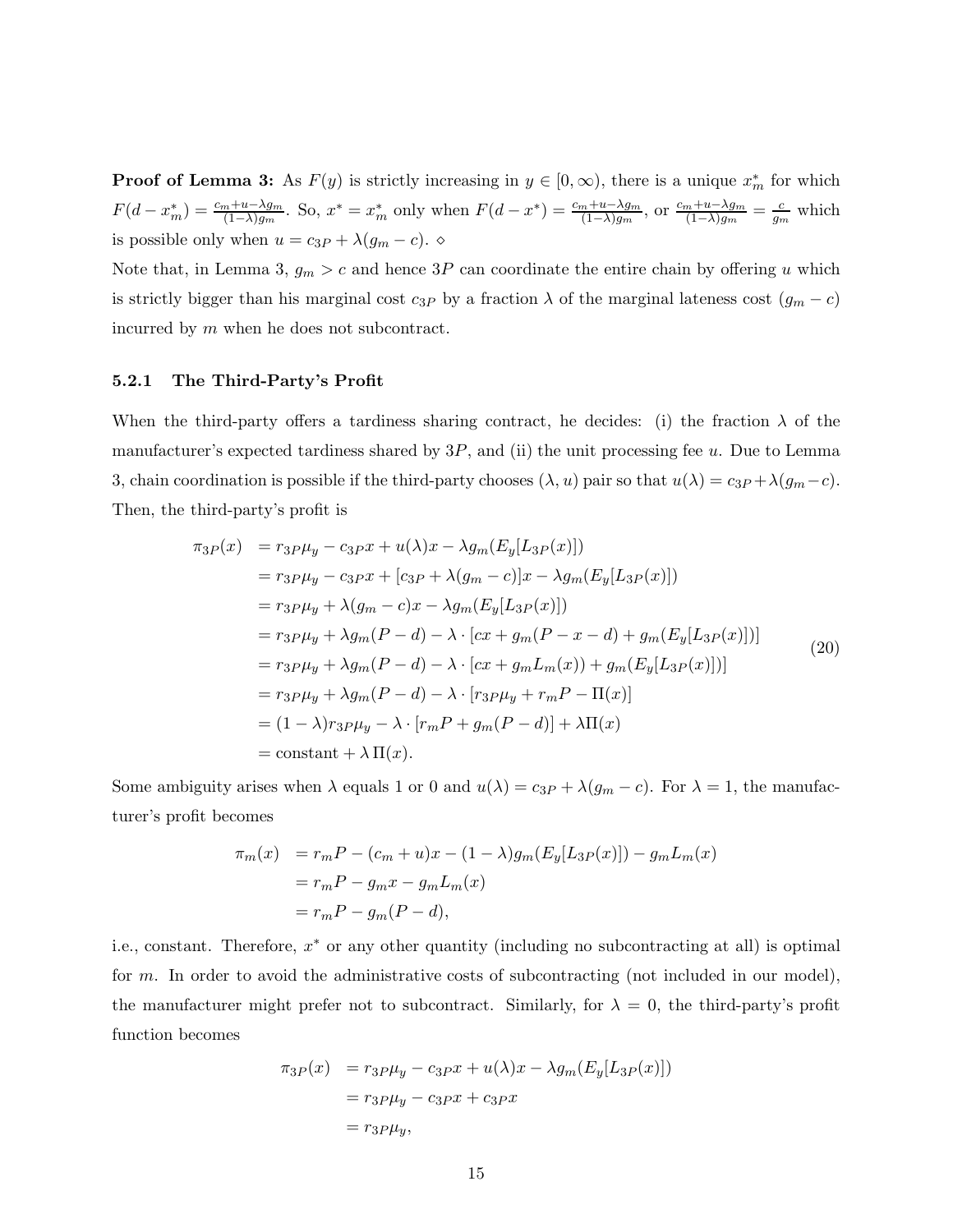i.e., constant. Hence, any amount is optimal for  $3P$  and his profit is  $r_3P\mu_y$  which is his profit without subcontracting. In the previous section, we showed that in such a situation the  $3P$  does not follow the coordinating contract,  $u = c_{3P}$ . Instead he offers  $u > c_{3P}$  and the manufacturer subcontracts  $x_{3P}^* < x^*$ . Using the simplified form of  $\pi_{3P}(x)$  in (20), we have the following proposition.

**Proposition 2** For a given  $\lambda \in (0,1)$ *, contract*  $T(u, x, \lambda(u)) = u(\lambda) \cdot x - \lambda g_m \cdot (E_y[L_{3P}(x)])$ *coordinates* m and 3P, *i.e.*  $x^* = x_{3P}^* = x_m^*$ , if 3P *chooses unit price*  $u(\lambda) = c_{3P} + \lambda(g_m - c)$ *.* 

**Proof of Proposition 2:** From the concavity of  $\Pi(x)$ ,  $\pi_{3P}(x)$  is also concave and hence there exists a unique maximizing x, say  $x_{3P}^*$ . Everything except  $\Pi(x)$  in  $\pi_{3P}(x) = (1 - \lambda)r_{3P}\mu_y - \lambda$ .  $[r_mP+g_m(P-d)]+\lambda\Pi(x)$  is constant, so the maximizer  $x^*$  of  $\Pi(x)$  also maximizes  $\pi_{3P}(x)$ .

#### **5.2.2 Allocation of the Chain Profits**

In this subsection we investigate the profit functions of  $3P$  and m, and the allocation of the chain profits when the third-party charges at the coordinating unit price. Let  $\pi_m^0 = r_m P - g_m (P - d)$  and  $\pi_{3P}^0 = r_{3P}\mu_y$  be the profits of the manufacturer and the third-party when the manufacturer does not subcontract to the third-party at all. Also let  $\Delta_m(x) = \pi_m(x) - \pi_m^0$  and  $\Delta_{3P}(x) = \pi_{3P}(x) - \pi_{3P}^0(x)$ be the additional profits of m and 3P due to subcontracting. Then,  $\Delta(x) = \Delta_{3P}(x) + \Delta_m(x)$  is the total additional profits due to centralization. We have the following proposition:

**Proposition 3** *Given*  $\lambda \in (0,1)$  *and coordinating contract*  $T(u, x, \lambda(u)) = u(\lambda) \cdot x - \lambda g_m \cdot (E_u[L_{3P}(x)])$ *, then both* m *and* 3P *are better-off when subcontracting occurs, i.e.,*  $\Delta(x) > 0$  *implies*  $\Delta_m(x) > 0$  $and \Delta_{3P}(x) > 0.$ 

**Proof of Proposition 3:** Re-write  $(20)$  as follows:

$$
\pi_{3P}(x) = (1 - \lambda)r_{3P}\mu_y - \lambda \cdot [r_m P + g_m (P - d)] + \lambda \Pi(x) \n= (1 - \lambda)\pi_{3P}^0 - \lambda \pi_m^0 + \lambda \Pi(x) \n= (1 - \lambda)\pi_{3P}^0 + \lambda \cdot [\Pi(x) - \pi_m^0] \n= (1 - \lambda)\pi_{3P}^0 + \lambda \cdot [\pi_{3P}(x) - \pi_{3P}^0 + \pi_{3P}^0 - \pi_M(x)\pi_m^0] \n= (1 - \lambda)\pi_{3P}^0 + \lambda \pi_{3P}^0 + \lambda \cdot [\Delta_{3P}(x) + \Delta_m(x)] \n= \pi_{3P}^0 + \lambda \Delta(x).
$$
\n(21)

From (21), it holds that if  $\Delta(x) > 0$ , then

$$
\pi_{3P}(x) - \pi_{3P}^{0} = \Delta_{3P}(x) = \lambda \Delta(x) > 0.
$$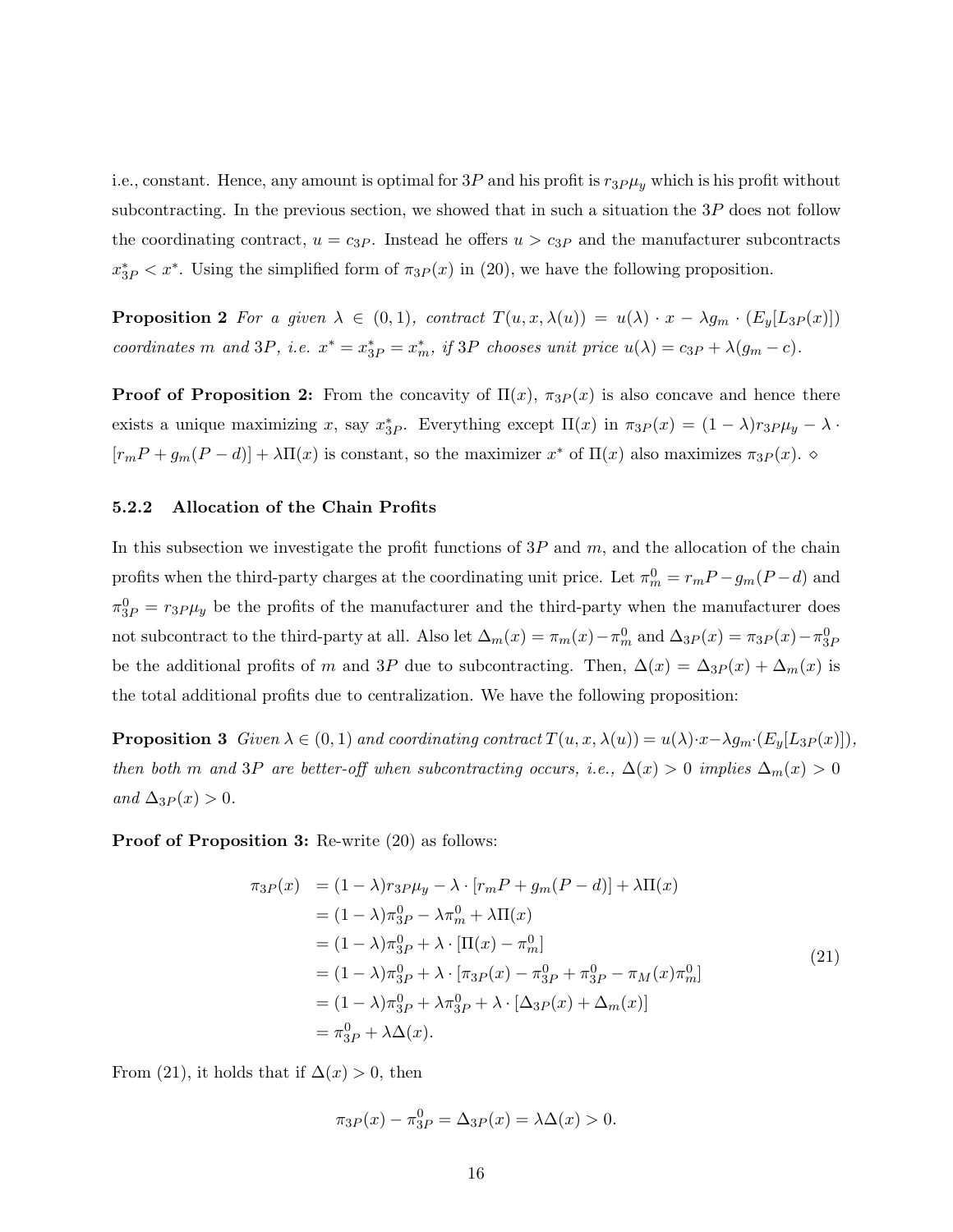Consequently,

$$
\pi_m(x) = \pi_m^0 + (1 - \lambda)\Delta(x). \tag{22}
$$

If  $\Delta(x) > 0$ , then  $\pi_m(x) - \pi_m^0 = \Delta_m(x) = (1 - \lambda)\Delta(x) > 0$ . This completes the proof of the proposition.  $\diamond$ 

Proposition 3 means that, if coordination results in larger chain profits, the coordinating contract with parameters  $(u(\lambda), \lambda)$  and  $u(\lambda) = c_{3P} + \lambda(g_m - c)$  Pareto-dominates any non-coordinating contract. Note that for  $\lambda < 1$ , the manufacturer is better-off by outsourcing.

The third-party can determine his share of the additional chain profits while choosing the parameters of the contract and the quantities subcontracted by the manufacturer and  $3P$  are equal to the social optimum, i.e.,  $x^* = x_{3P}^* = x_m^*$  (see Proposition 2). Therefore, when the manufacturer responds to  $(u, \lambda(u))$  optimally,  $\Pi(x) = \Pi(x^*)$ , and  $\Delta(x) = \Delta(x^*)$  regardless of the choice of  $\lambda \in (0,1)$ . Note that, 3P can keep all additional chain profits  $\pi_{3}P(x^*) = \Pi(x^*) - \pi_m^0 = \pi_{3P}^0 + \Delta(x^*)$ as  $\lambda$  approaches 1. However, as  $\lambda$  approaches 1, m may not be willing to subcontract at all, which means  $\Delta(x^*)$  becomes 0. This discussion suggests that coordination is possible with a tardiness sharing contract, if m and 3P jointly agree on the contract parameters  $(u, \lambda(u))$  and 3P does not attempt to keep all additional profits. The extent to which the third-party can increase fraction  $\lambda$ and the extent to which the manufacturer can decrease  $\lambda$  depend on the negotiating power of the two parties. For a discussion of the contract parameter choices when they are negotiated separately (i.e  $u \neq c_{3P} + \lambda(g_m - c)$ ), see Section 6.

Suppose that both parties agree on the terms depending on their individual capability of generating profits without subcontracting. Let  $\hat{\lambda} = \frac{\pi_{3P}^0}{\pi_m^0 + \pi_{3P}^0}$  denote the fraction of the chain profits attained by the third-party when he does not subcontract. If 3P chooses contract parameters  $(\lambda, u(\lambda))$ , his profit after coordination becomes

$$
\pi_{3P}(x) = (1 - \hat{\lambda})\pi_{3P}^{0} - \hat{\lambda}\pi_{m}^{0} + \hat{\lambda}\Pi(x)
$$
  
=  $(1 - \frac{\pi_{3P}^{0}}{\pi_{m}^{0} + \pi_{3P}^{0}})\pi_{3P}^{0} - \frac{\pi_{3P}^{0}}{\pi_{m}^{0} + \pi_{3P}^{0}}\pi_{m}^{0} + \hat{\lambda}\Pi(x)$   
=  $\hat{\lambda}\Pi(x),$ 

and  $\pi_m(x) = (1 - \hat{\lambda})\Pi(x)$ . Therefore, when  $\lambda = \hat{\lambda}$ , the chain profits are allocated to m, 3P in proportion to their profits without subcontracting. A tardiness sharing contract with parameters  $(\hat{\lambda}, u(\hat{\lambda}))$  is *fair* in the sense that it reflects the individual profitability of the coordinating parties.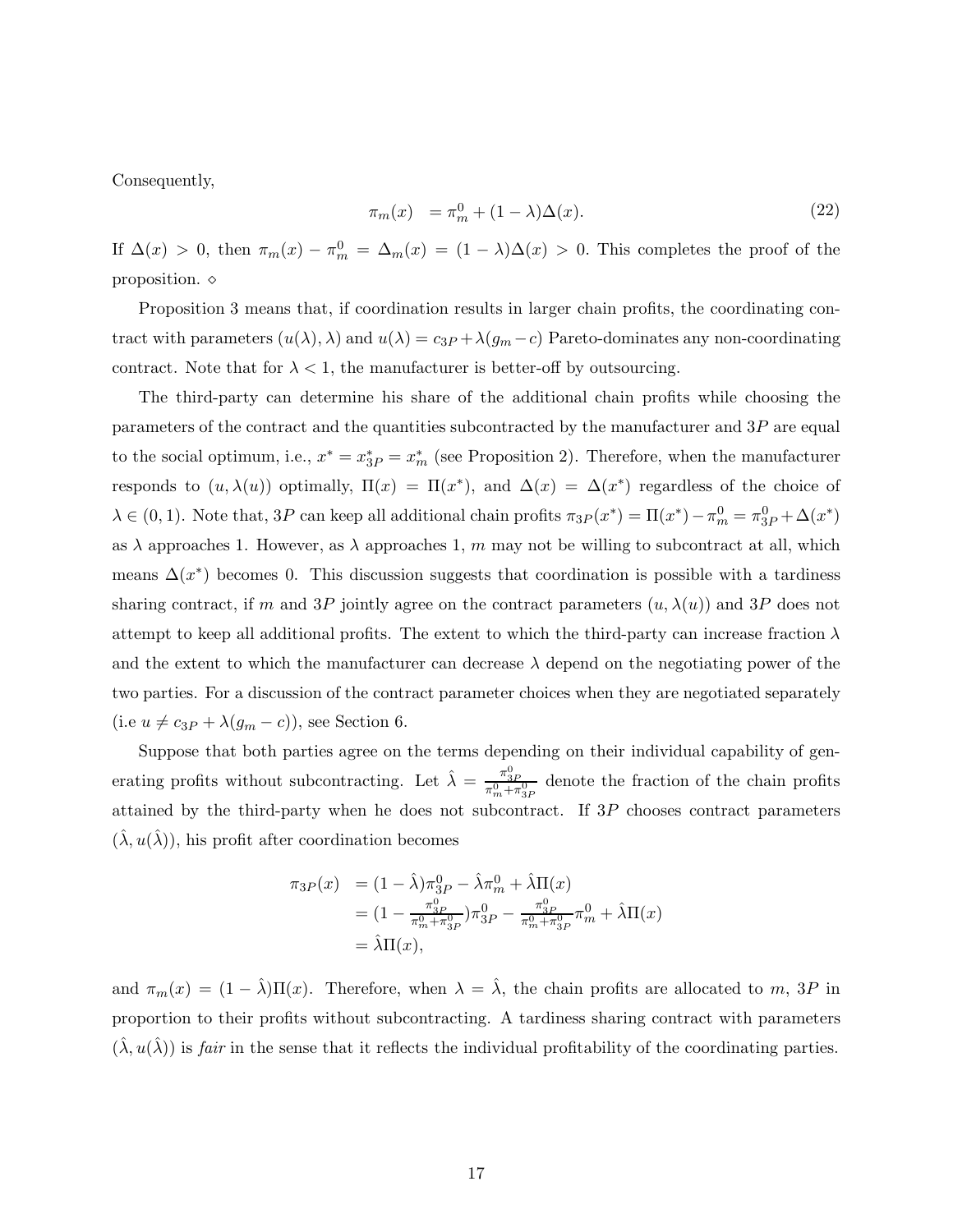#### **5.2.3 Additional Chain Profits**

Depending on the cost parameters of the third-party and the manufacturer, subcontracting may not be profitable. Also the availability of the third-party may be an issue depending on the distribution of the committed workload at the third-party. In what follows, we state conditions under which  $\Delta(x) > 0$  is guaranteed to hold, and hence the third-party and the manufacturer can create savings by using a tardiness sharing contract with  $u = c_{3P} + \lambda(g_m - c)$ .

**Proposition 4** *If*  $\frac{d-\mu_y}{d} > \frac{c}{g_m}$  *and m acts optimally, then*  $\Delta(x) > 0$ *.* 

**Proof of Proposition 4:** Note that if  $u = c_{3P} + \lambda(g_m - c)$  then  $x_m^* = x^*$ . Also note that,  $F(d-x^*)=\frac{c}{g_m}$ , so we can re-write (4) as

$$
\Pi(x^*) = \pi_m(x^*) + \pi_{3P}(x^*)
$$
\n
$$
= r_{3P}\mu_y + r_m P - cx^* - g_m E_y [L_{3P}(x^*)] + g_m L_m(x^*))
$$
\n
$$
= r_{3P}\mu_y + r_m P - cx^* - g_m(\mu_y + x^* - d + \int_0^{d-x^*} F(y) dy) - g_m (P - x^* - d)
$$
\n
$$
= r_{3P}\mu_y + r_m P - cx^* - g_m(\mu_y - d) - g_m (P - d) - g_m \int_0^{d-x^*} F(y) dy
$$
\n
$$
\geq r_{3P}\mu_y + r_m P - cx^* - g_m(\mu_y - d) - g_m (P - d) - g_m (d - x^*) F(d - x^*)
$$
\n
$$
= r_{3P}\mu_y + r_m P - cx^* - g_m(\mu_y - d) - g_m (P - d) - g_m (d - x^*) \frac{c}{g_m}
$$
\n
$$
= r_{3P}\mu_y + r_m P - g_m (P - d) + g_m (d - \mu_y) - g_m (P - d) - cd
$$
\n
$$
= \pi_{3P}^0 + \pi_m^0 + g_m (d - \mu_y) - cd.
$$

If  $\frac{d-\mu_y}{d} > \frac{c}{g_m}$ , then  $g_m(d-\mu_y) - cd > 0$ . Hence,

$$
\Delta(x^*) = \Pi(x^*) - (\pi_{3P}^0 + \pi_m^0) = g_m(d - \mu_y) - cd > 0,
$$

and the proof is completed.  $\diamond$ 

The condition in Proposition 4 is sufficient but not necessary for positive expected additional profits to be generated. Then,  $\frac{d-\mu_y}{d} > \frac{c}{g_m}$  has the following economic interpretation. If the expected third-party availability as a percentage of his total capacity (including the committed workload) is more than the unit cost of subcontracting relative to the unit tardiness penalty, then subcontracting results to additional savings. Obviously the manufacturer cannot observe the expected committed workload of the third-party,  $\mu_y$  in advance. Even though 3P may have past data to forecast the expected committed workload and has knowledge of his cost structure  $c_{3P}$ , he may not observe the cost structure,  $c_m$  and  $g_m$ , of the manufacturer. Therefore, sharing information about each other's demand and cost structure is beneficial to both parties. Benefits of sharing demand forecasts in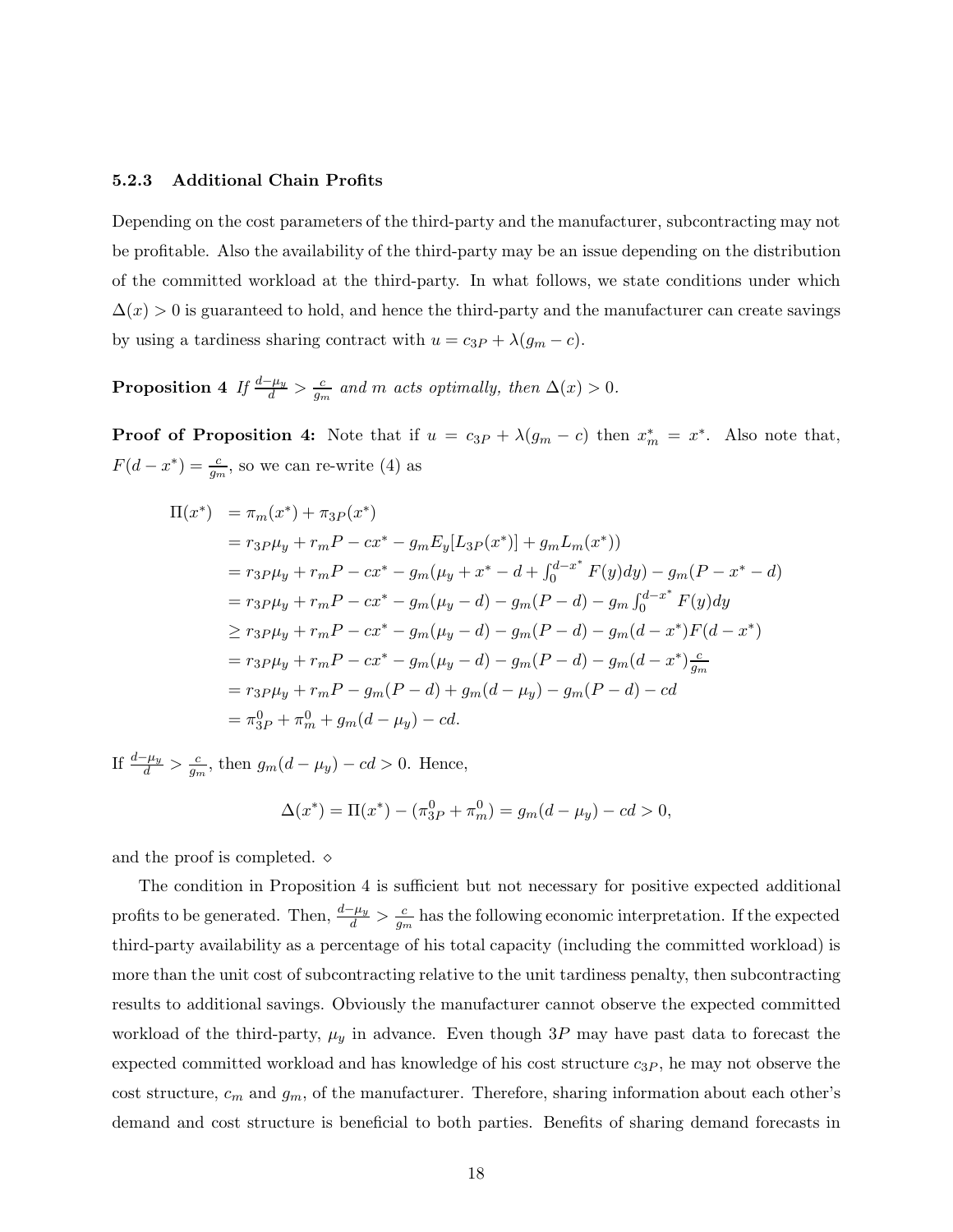supply chains have recently been studied in the literature (see for example Cachon and Lariviere (2001) where optimal supply chain performance requires the manufacturer to share her initial forecast truthfully).

# **6 Tardiness Sharing Contracts with Exogenous Penalty Sharing Fraction** λ

Recall that the manufacturer chooses the optimum subcontracted workload  $x_m^*$  as a response to  $(\lambda, u)$  offered by the third-party, that solves

$$
F(d - x_m^*) = \frac{c_m + u - \lambda g_m}{(1 - \lambda)g_m}.
$$

Suppose that a tardiness sharing fraction  $\lambda$  is exogenously determined. Recall that  $\frac{c_m+u-\lambda g_m}{(1-\lambda)g_m} < 0$ if  $c_m + u < \lambda g_m$ . Therefore, for a given  $\lambda$ ,  $\bar{u} = \lambda g_m - c_m$  is the highest unit processing fee that the third-party can offer. To satisfy  $\frac{c_m+u-\lambda g_m}{(1-\lambda)g_m} < 1$ , we need  $c_m + u < g_m$  which is always satisfied for  $u < \bar{u}.$ 

Recall that under a unit processing charge contract,  $T(u, x) = ux$ , the third-party optimally sets a unit fee, say  $u_1^* > c_{3P}$ , to which the manufacturer responds by subcontracting less than the chain optimum,  $x_1^*$  (see Lemma 2). Let  $\pi_1(u_1(x_1^*), x_1^*)$  be the third-party's optimal profit. Generally, let  $\pi_1(u_1(x), x)$  be the third-party's profit function under the unit-processing charge contract, and  $\pi_2(u_2(x),x)$ ,  $u_2^*$ ,  $x_2^*$  be defined similarly for the tardiness sharing contract  $T(u_2,x,\lambda) = u_2x \lambda g_m E_y[L_3P(x)]$ . Note that  $u_1(x)$  and  $u_2(x)$  are the unit processing fees for which m subcontracts x units of workload, i.e.

$$
u_1(x) = -c_m + g_m F(d - x)
$$
\n(23)

and

$$
u_2(x) = -c_m + \lambda g_m + (1 - \lambda) g_m F(d - x).
$$
 (24)

Then,  $\pi_1(x) = r_3 P \mu_y - cx + g_m F(d-x)x$  and  $\frac{d\pi_1(u_1(x),x)}{dx} = -c + g_m \cdot [F(d-x) - f(d-x)x]$  (see Section 5.1). Similarly,

$$
\pi_2(u_2(x), x) = r_{3} \mu_y - c_{3} \mu_x + u_2(x)x - \lambda g_m E_y[L_{3} \mu_x]
$$
  
= 
$$
r_{3} \mu_y - c_{3} \mu_x + [-c_m + \lambda g_m + (1 - \lambda) g_m F(d - x)] \cdot x - \lambda g_m E_y[L_{3} \mu_x]
$$
 (25)  
= 
$$
r_{3} \mu_y + (\lambda g_m - c)x + (1 - \lambda) g_m F(d - x)x - \lambda g_m E_y[L_{3} \mu_x].
$$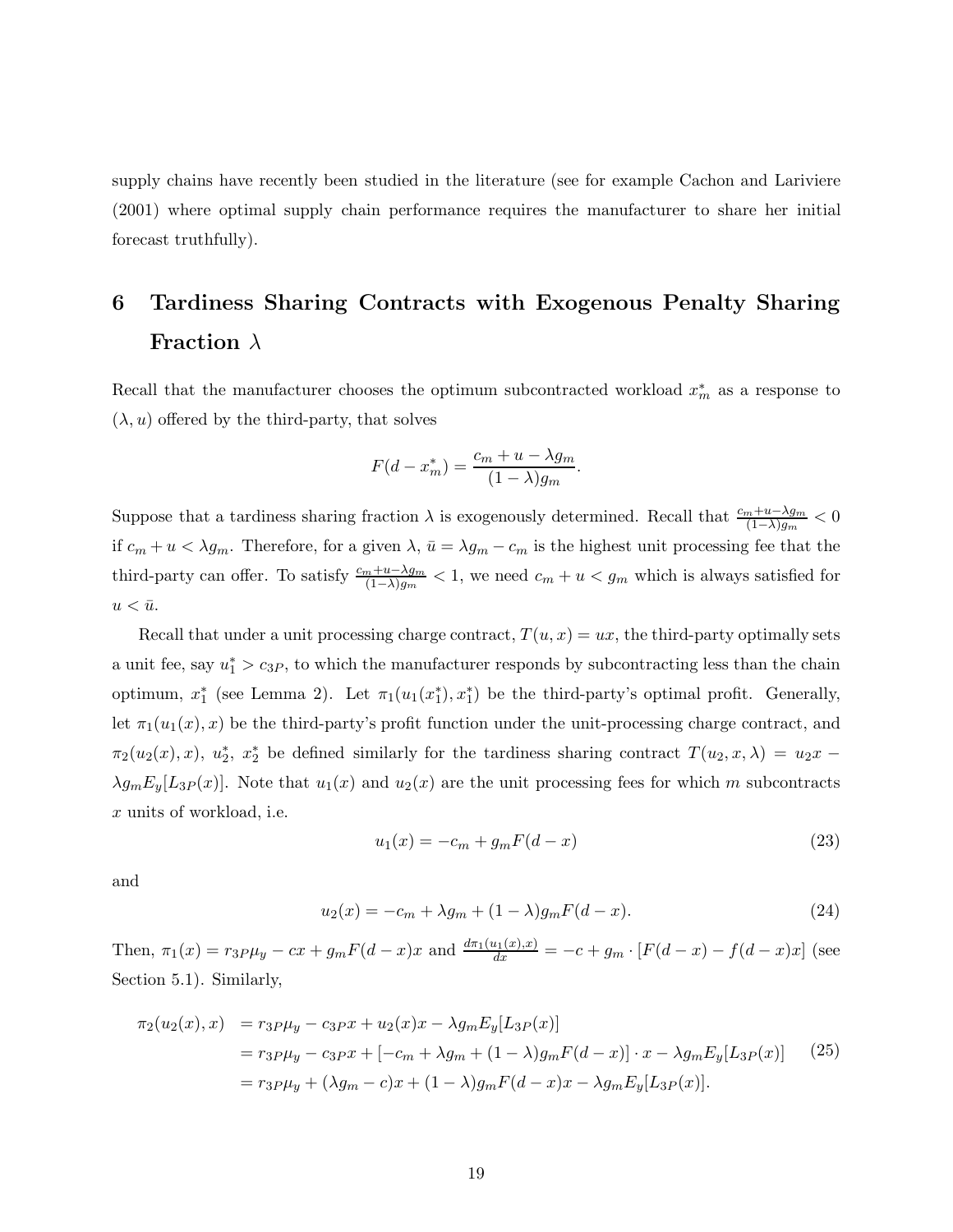Note that  $\pi_2(u_2(x), x)$  is twice-differentiable on  $[0, \infty)$  if F is differentiable on  $[0, \infty)$ . Then,

$$
\frac{d\pi_2(u_2(x),x)}{dx} = -c + \lambda g_m + (1-\lambda)g_m \cdot [F(d-x) - f(d-x)x] + \lambda g_m \cdot [1 - F(d-x)]
$$
  
\n
$$
= -c + (1-\lambda)g_m \cdot [F(d-x) - f(d-x)x] + \lambda g_m F(d-x)
$$
(26)  
\n
$$
= -c + (1-\lambda)g_m F(d-x) \cdot [1 - \frac{f(d-x)x}{F(d-x)}] + \lambda g_m F(d-x).
$$

We have already shown that  $\frac{f(d-x)x}{F(d-x)}$  is increasing in x and obviously  $F(d-x)$  is decreasing in x. Therefore  $\frac{d\pi_2(u_2(x),x)}{dx}$  is decreasing, which means  $\pi_2(u_2(x),x)$  is concave for  $x \in [0,d)$ . Hence,

**Lemma 4** *If* F *is strictly increasing on*  $[0, \infty)$ *, then*  $x_2^* < x^*$ *.* 

**Proof of Lemma 4:** As  $\pi_2(u_2(x), x)$  is continuous and concave, there must be a unique  $x_2^*$  for which  $\frac{d\pi_2(u_2(x),x)}{dx} = 0$ . At the supply chain optimum,  $x = x^*$ , we have  $F(d-x) = \frac{c}{g_m}$ . Replace  $F(d-x)$  with  $\frac{c}{g_m}$  in  $\frac{d\pi_2(u_2(x),x)}{dx}$  to get

$$
\frac{d\pi_2(u_2(x),x)}{dx}|_{x=x^*} = -c + (1-\lambda)g_m \cdot [F(d-x^*) - f(d-x^*)x^*] + \lambda g_m F(d-x^*)
$$
  
= -c + (1-\lambda)g\_m \cdot [\frac{c}{g\_m} - f(d-x^\*)x^\*] + \lambda g\_m \frac{c}{g\_m}  
= -c - (1-\lambda)g\_m \cdot f(d-x^\*)x^\* < 0

which implies that  $\pi_2(u_2(x), x)$  is decreasing at  $x = x^*$ . From the uniqueness of  $x_2^*$  and the concavity of  $\pi_2(u_2(x), x)$ , we have  $x_2^* < x^*$ .  $\diamond$ 

Consider contract  $T(u_1, x) = u_1x$  for which 3P charges fee  $u_1^*$  and m responds with workload x<sup>∗</sup><sub>1</sub>. Also, consider tardiness sharing contract  $T(u_2, x, \lambda)$  where  $\lambda < \overline{\lambda}$  is exogenously determined, for which  $3P$  charges  $u_2^*$  and m responds with  $x_2^*$ . Then,

**Lemma 5** *We have*  $x_1^* < x_2^* < x^*$ .

**Proof of Lemma 5:** We have already shown that  $x_1^* < x^*$  (Lemma 2) and that  $x_2^* < x^*$  (Lemma 4). Thus, we only need to show that  $x_1^* < x_2^*$ . Note that

$$
\frac{d\pi_1(u_1(x),x)}{dx} = -c + g_m \cdot [F(d-x) - f(d-x)x]
$$

$$
= -c + g_m F(d-x) - g_m f(d-x)x
$$

and

$$
\frac{d\pi_2(u_2(x),x)}{dx} = -c + (1-\lambda)g_m \cdot [F(d-x) - f(d-x)x] + \lambda g_m F(d-x)
$$
  
= -c + g\_m F(d-x) - (1-\lambda)g\_m f(d-x)x.

It immediately follows that

$$
\frac{d\pi_1(u_1(x),x)}{dx} < \frac{d\pi_2(u_2(x),x)}{dx} \text{, for } x \in [0,d).
$$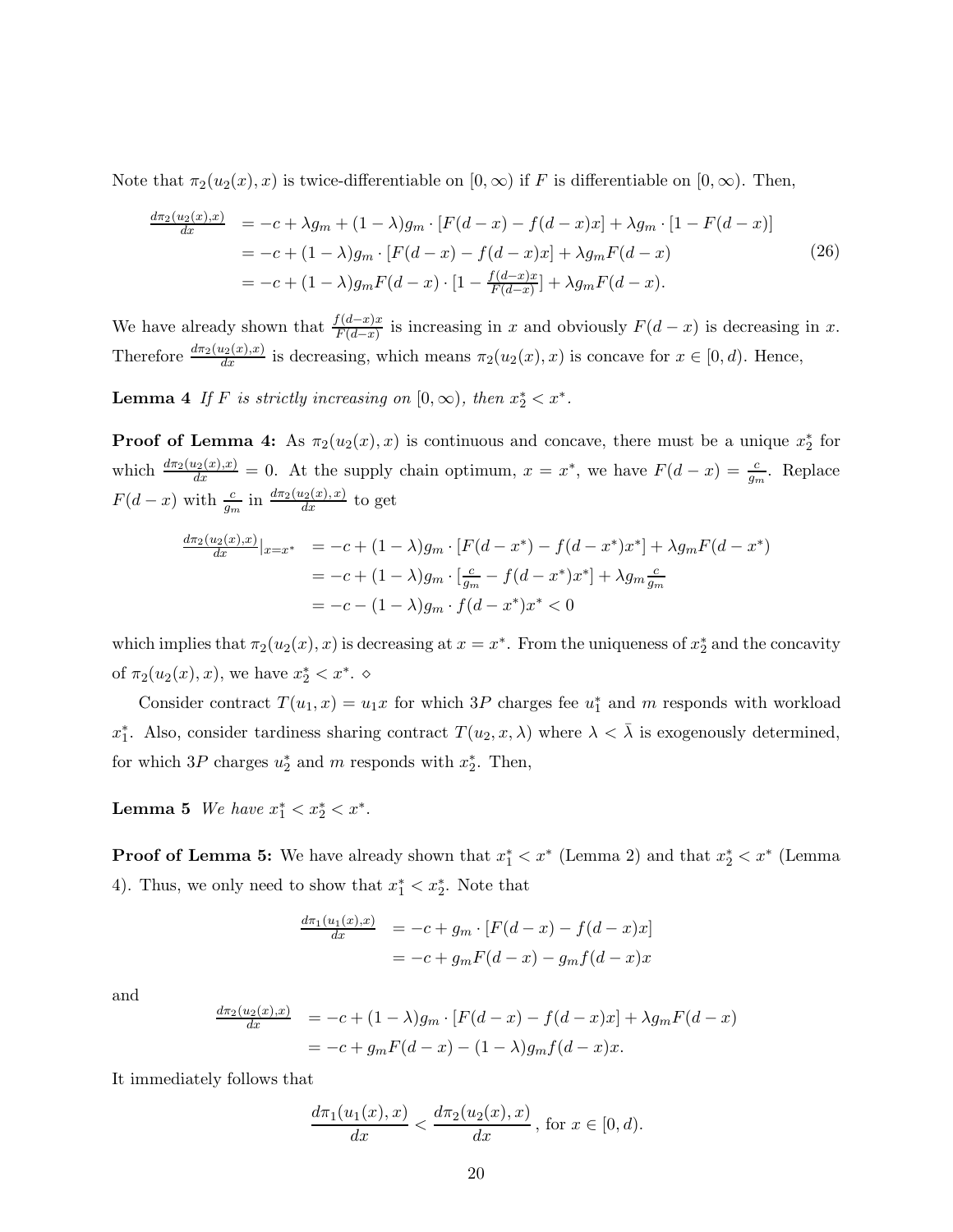Therefore, at  $x = x_1^*$  where  $\frac{d\pi_1(u_1(x_1^*), x_1^*)}{dx} = 0$ ,  $\frac{d\pi_2(u_2(x_1^*), x_1^*)}{dx}$  is positive which implies that  $\pi_2(u_2(x), x)$ is still increasing at  $x = x_1^*$ . From the concavity of  $\pi_2(u_2(x), x)$ , we have  $x_1^* < x_2^*$ .

The above results are used in the next subsection to evaluate the efficiency of contracts  $T(u_1, x) =$  $u_1x$  and  $T(u_2, x, \lambda) = u_2x - \lambda g_m E_y[L_{3P}(x)].$ 

#### **6.1 Performance Measures of Contracts**

When a contract does not coordinate the chain, various measures are proposed in the literature to evaluate its performance. One such measure (see Lariviere and Porteus (2001)) is the profit of the offering party (in our case the third-party) as a fraction of the total chain profit of the non-coordinating outcome, i.e.

$$
\frac{\pi_3 P(u(x_3^* P), x_3^* P)}{\Pi(x_3^* P)},
$$
\n(27)

where  $x_{3P}^*$  is the optimal subcontracted workload when the third-party offers a contract with parameter  $u(x_{3P}^*)$ . If this ratio is high, then the contract is generally an attractive option for the offering party. However, a situation where the total chain profit differs appreciably from the centralized optimum is not desirable. For instance, suppose that at the chain optimum the parties make \$1000 collectively, while at the third-party optimum  $x = x_{3P}^*$  the chain makes \$500, 90% of which (\$450) is captured by the third-party. The third-party certainly prefers another contract where the chain makes \$800, 70% of which (\$560) is captured by him. Therefore, another measure referred to as the *efficiency* of the contract is also considered, which is the ratio of the chain profit at the third-party optimum to the optimal total chain profit, i.e.,

$$
\frac{\Pi(x_{3P}^*)}{\Pi(x^*)}.\tag{28}
$$

The *efficiency* of the contract measures the extent to which the chain comes close to the centralized chain performance. Using a high efficiency contract is not only preferred by the third-party, but also by the entire chain as it reduces the *cost of decentraliztion* (see Cachon (2003)). We have the following result.

**Proposition 5** *Consider contracts*  $T(u_1, x) = u_1x$  *and*  $T(u_2, x, \lambda) = u_2x - \lambda g_m E_y[L_{3P}(x)]$  *where*  $\lambda < \bar{\lambda}$  *is exogenously determined, with response strategies*  $u_1^*, x_1^*$  *and*  $u_2^*, x_2^*$  *for* 3P *and* m *for each contract, respectively. The efficiency of the tardiness sharing contract is greater than the efficiency of the unit processing charge contract, i.e.*

$$
\frac{\Pi(x_2^*)}{\Pi(x^*)} > \frac{\Pi(x_1^*)}{\Pi(x^*)}.
$$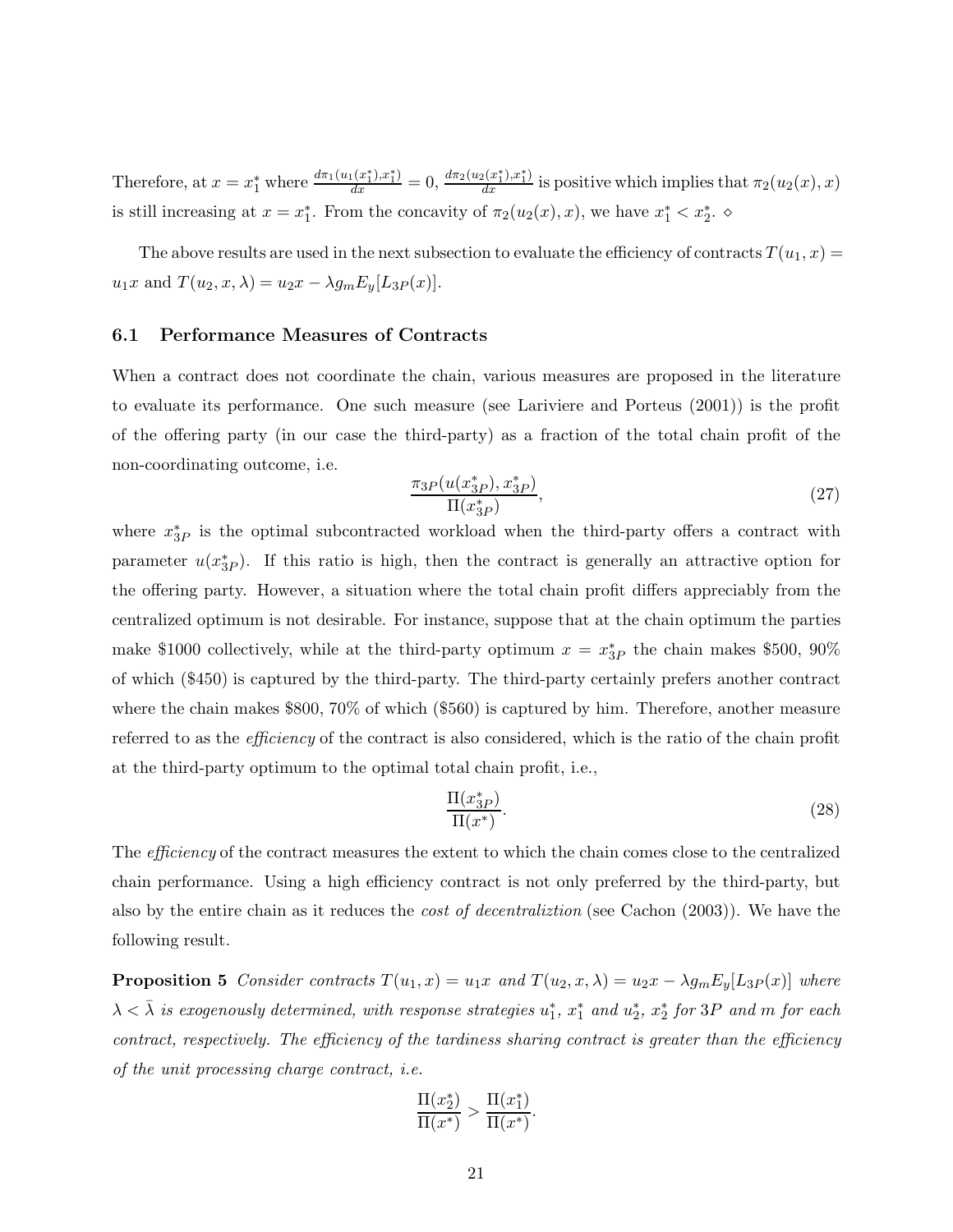**Proof of Proposition 5:** We know that  $x_1^* < x^*$  (Lemma 2),  $x_2^* < x^*$  (Lemma 4), and  $x_1^* < x_2^*$ , (Lemma 5). From the concavity of  $\Pi(x)$ , we conclude that  $\Pi(x)$  is increasing for  $x < x^*$  (see Figure 2). Therefore,

$$
\Pi(x_1^*) < \Pi(x_2^*),
$$

and hence

$$
\frac{\Pi(x_2^*)}{\Pi(x^*)} > \frac{\Pi(x_1^*)}{\Pi(x^*)}
$$

.

This completes the proof.  $\diamond$ 



Figure 2: The profit functions  $\Pi(x)$ ,  $\pi_1(x, u(x))$ , and  $\pi_2(x, u(x))$ 

### **7 Conclusions**

In this article, we considered a subcontracting model where a manufacturer who cannot process all his workload before a given due date subcontracts part of his workload to a third-party who is also committed to another customer. Order quantities due to this customer follow a general distribution and hence the available capacity at the third-party is uncertain. The manufacturer wants to maximize his expected profits by partitioning his workload among his in-house production capacity and the third-party. We studied two different contracts; (i) a unit processing charge contract, and (ii) a tardiness penalty sharing contract. We showed that coordination is possible under the second contract if the parameters are negotiated simultaneously. Then, the resulting contract Pareto-dominates all non-coordinating contracts.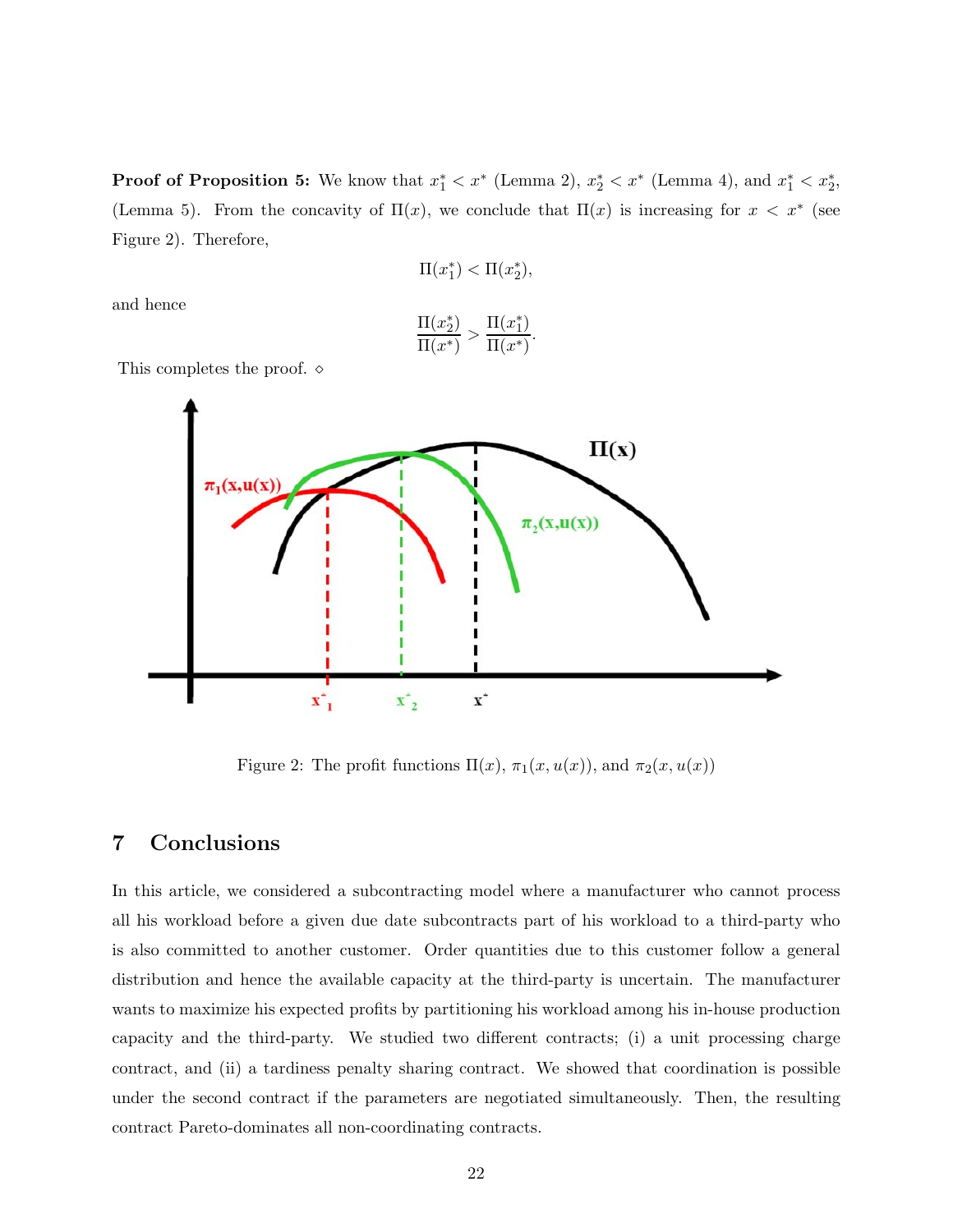In supply chain contracting literature, similar coordination results have been obtained for *wholesale price contracts* (Lariviere and Porteus (2001)), *buy-back contracts* (Pasternack (1985)) and *revenue-sharing contracts* (Cachon and Lariviere (2003)). Our findings point to significant differences from the above literature when the manufacturer has adequate production capability and he uses the option of subcontracting only when it is profitable. In the whole-sale price contract, the supplier can coordinate the chain only when he sets the price less than his marginal cost. In our model, he can coordinate the chain by setting a unit processing fee equal to marginal cost. In case the third-party has high fixed costs (not considered in our model), chances of agreeing on a non-coordinating simple to administer contract are higher. Also, similar to the buy-back or the revenue-sharing contracts, our tardiness penalty sharing contract can coordinate the chain and allocate the additional rents arbitrarily. In addition, the contract parameter  $\lambda$  reflects the fraction of the additional profits the third-party (the offering party) captures under a coordinating contract. This is a significant administrative advantage for the third-party. On the other hand, it makes it difficult for the third-party to resist manipulating the parameters so as to reap all the additional chain profits (which is possible with  $\lambda = 1$ ). But then, the manufacturer will not agree upon a contract where the third-party explicitly states that he will have the entire additional chain profits.

Our analyses include the case where the contract parameters are negotiated separately. Despite its administrative complexity, the tardiness penalty sharing contract proved superior to the unit processing charge contract because when  $\lambda$  is chosen exogenously, the tardiness penalty sharing contract has a higher *efficiency* than that of the unit processing charge contract.

To the best of our knowledge, this article is the first effort to study contracts in the context of manufacturing scheduling operations. We think that this is a fruitful research direction and that the analysis of the multiple manufacturers case will further verify the value of subcontracting. In the multiple manufacturers case, there will be competition for earlier capacity usage at the thirdparty. Conflicting interests of the manufacturer and the third-party will create a capacity allocation subproblem. Similarly, the case with multiple third-parties is also worth considering as it leads to more subcontracting choices for the manufacturer.

## **References**

[1] Ansberry, C. and Aeppel, T. Battling Imports: Surviving the Onslaught; U.S. Companies Custimize, Rethink Strategies to Compete With Products from Abroad, *The Wall Street Journal*, New York, NY, October 6, 2003.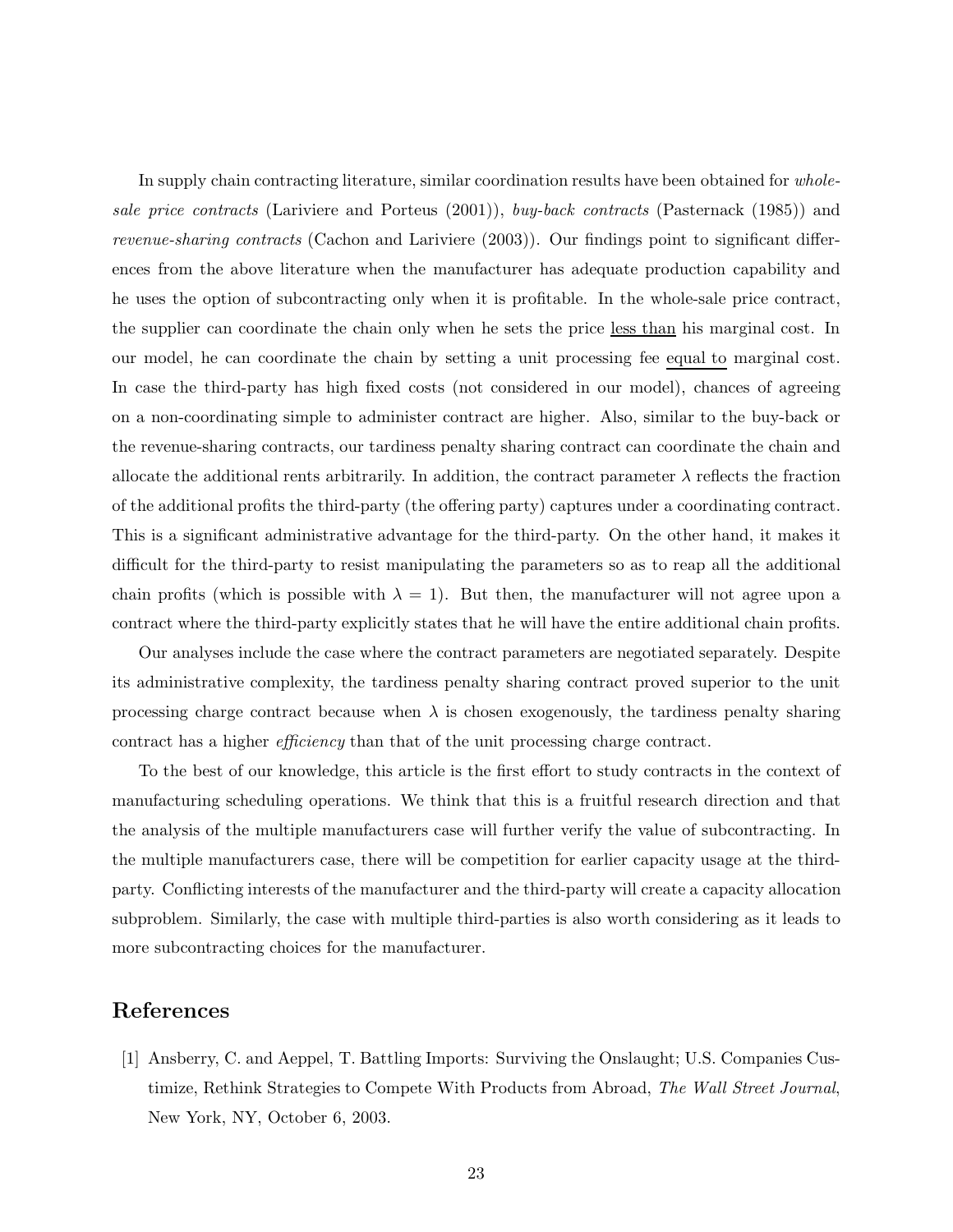- [2] Anupindi, R. and Bassok, Y. *in S. Tayur, R. Ganeshan, and M. Magazine eds. 'Quantitative Models for Supply Chain Management'*, Kluwer, Dordrecht, Netherlands, 1998.
- [3] Aydinliyim, T. and Vairaktarakis, G. L. Coordination of Outsourcing Operations, *Manufacturing* & *Service Operations Management*, under review, 2006.
- [4] Bernstein, F. and Federgruen, A. Decentralized Supply Chains with Competing Retailers Under Demand Uncertainty, *Management Science*, 51 (1), 18-29, 2005.
- [5] Cachon, G. P. Supply Chain Coordination with Contracts. *in S. Graves, T. de Kok, eds. 'Handbooks in Operations Research and Management Science: Supply Chain Management'*, North-Holland, New York, NY, Chapter 6, 2003.
- [6] Cachon, G. P. and Lariviere, M. Contracting to Assure Supply: How to Share Demand Forecasts in a Supply Chain, *Management Science*, 47 (5), 629-646, 2001.
- [7] Cachon, G. P. and Harker, P. T. Competition and Outsourcing with Scale Economies, *Management Science*, 48 (10), 1314-1333, 2002.
- [8] Cai, X.Q. and Vairaktarakis, G. L. Cooperative Strategies for Manufacturing Planning with Negotiable Third-Party Capacity, *Management Science*, under revision, 2007.
- [9] Calleja, P., Estévez-Fernández, M. A., Borm, P., Hamers, H. Job Scheduling, Cooperation and Control, *CentER Discussion Papers*, Tilburg University, Tilburg, The Netherlands, 2004-65.
- [10] Curiel, I., Pederzoli, G. and Tijs, S. Sequencing Games, *European Journal of Operational Research*, 40, 344-351, 1989.
- [11] Curiel, I., Hamers, H. and Klijn, F. Sequencing Games: A Survey, *in P. Borm and H. Peters, eds. 'Chapters in Game Theory: In Honor of Stef Tijs'* Kluwer Academic Publishers, Boston, pp. 27-50, 2002.
- [12] Elmaghraby, W.J. Supply Contract Competition and Sourcing Policies, *Manufacturing* & *Service Operations Management*, 2, 350-371, 2000.
- [13] Greaver, M. F. Strategic Outsourcing, AMA Publications, New York, NY, 1999.
- [14] Hain, R. and Mitra, M. Simple Sequencing Problems with Interdependent Costs, *Games and Economic Behavior*, 48, 271-291, 2004.